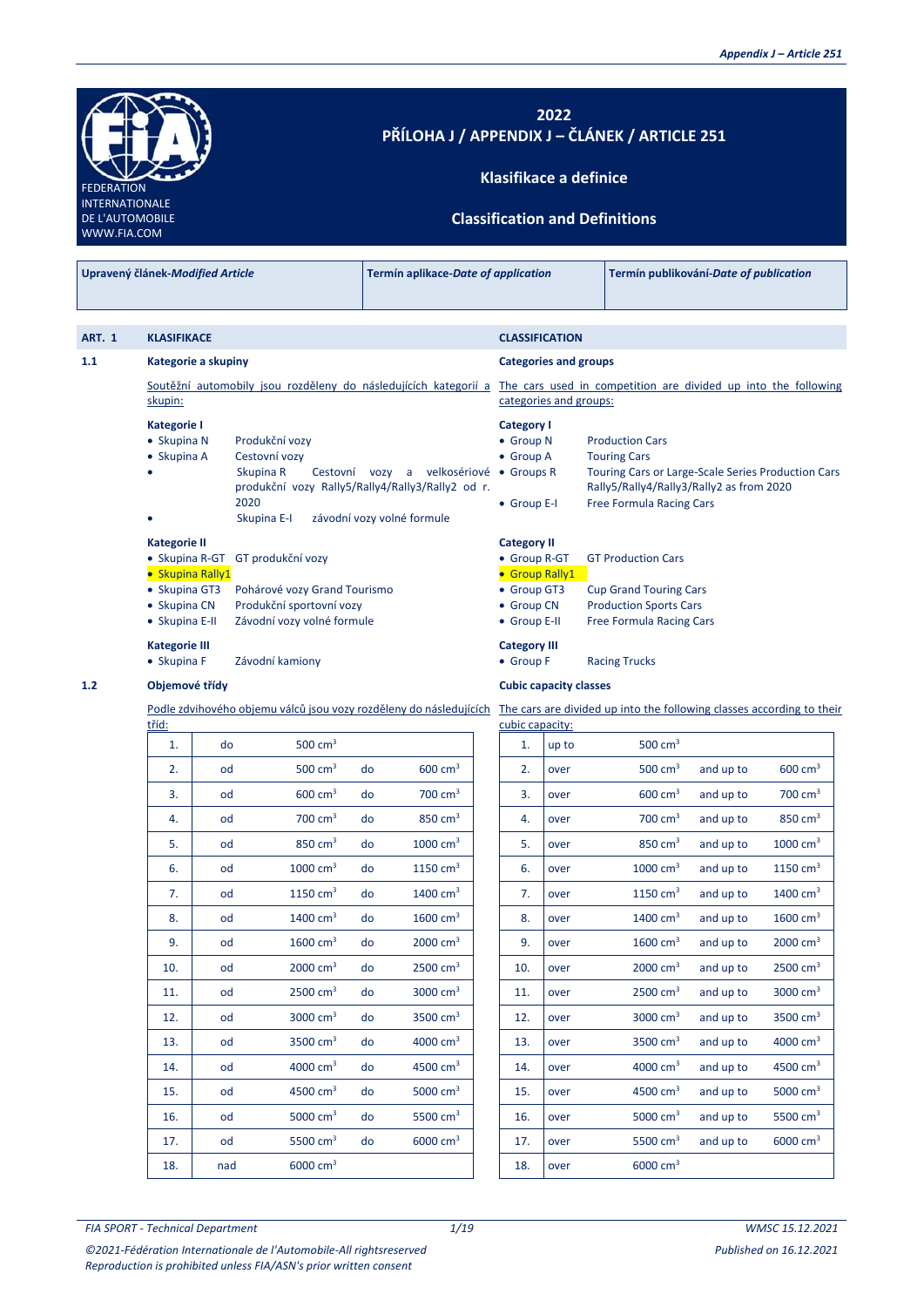Nejsou‐li přesněji třídy vymezeny ve zvláštních ustanoveních FIA pro Unless otherwise specified in special provisions imposed by the FIA předpisech všechny třídy a mohou podle okolností závodu spojovat jednu nebo více za sebou jdoucích tříd.

Žádná třída nesmí být dále dělena.

**ART. 2 DEFINICE DEFINITIONS** 

# **2.1.1 Sériové produkční vozy (Kategorie I): Series Production cars (Category I)**

definice).

Vozy musí být prodávány/dodávány podle homologačního listu.

# **2.1.2 Soutěžní vozy (Kategorie II) Competition cars (Category II)**

 Vozy, vyráběné jako jednotlivé exempláře a určené výhradně pro Cars built as single examples and destined solely for competition. soutěže.

**2.1.3 Kamiony (Kategorie III)** – definice viz výše **Trucks (Category III)** 

### **2.1.4 Identické vozy Identical cars**

samonosné karosérie může být šasi její součástí).

# **2.1.5** Model vozu **Model of car Model of car Model of car**

a pohonu kol.

# **2.1.6 Normální prodej Normal sale**

výrobce.

# **2.1.7 Homologace Homologation**

předpisů.

žádost je podkladem pro vystavení homologačního listu (viz dále).

Žádost musí být v souladu s "FIA Homologačními předpisy". Homologace sériově vyráběného modelu propadá **7 let** po definitivním skončení sériové výroby dotyčného modelu (roční výroba nižší než 10 % výrobního minima dotyčné firmy). Homologace modelu je platná pouze pro jednu skupinu, Produkční production of the group considered). vozy (skupina N) / Cestovní vozy (skupina A).

# **2.1.8 Homologační listy (HL) Homologation forms Homologation forms**

Všechna vozidla uznaná FIA mají popisný list tzv. "Homologační list" (HL), ve kterém jsou uvedeny charakteristiky pro identifikaci daného modelu.

Tento homologační list definuje sérii dle údajů výrobce.

Pro konkrétní skupinu jsou limity pro úpravy povolené pro mezinárodní soutěže uvedeny v Příloze J FIA.

Kdykoli během soutěže je, na základě žádosti technických komisařů, předložení poslední verze platného homologačního listu povinné.

určitou disciplínu, nejsou organizátoři povinni uvádět ve zvláštních for a certain category of competitions, the organisers are not bound to include all the above‐mentioned classes in the Supplementary Regulations and, furthermore, they are free to group two or more consecutive classes, according to the particular circumstances of their competitions. No Class can be subdivided.

# **2.1 Všeobecně General Conditions**

Vozy, u kterých byla na žádost výrobce, povolena výroba určitého Cars of which the production of a certain number of identical počtu identických kusů (viz definice) během určitého časového examples (see definition of this word hereinafter) within a certain úseku. Vozy jsou určené pro normální prodej zákazníkům (viz period of time has been verified at the request of the manufacturer, and which are destined for normal sale to the public (see this expression).

Cars must be sold in accordance with the homologation form.

Vozy, patřící do téže výrobní série, které mají stejnou karoserii (vně i Cars belonging to the same production series and which have the uvnitř), stejné mechanické části a stejné šasi (rozumí se, že v případě same bodywork (outside and inside), same mechanical components and same chassis (even though this chassis may be an integral part of the bodywork in case of a monocoque construction).

Vůz, patřící k výrobní sérii, který se odlišuje určitou koncepcí a vnější Car belonging to a production-series distinguishable by a specific linií karoserie a má stejné mechanické provedení/konstrukci motoru conception and external general lines of the bodywork and by an identical mechanical construction of the engine and the transmission to the wheels.

Jedná se o distribuci vozů zákazníkům prostřednictvím obchodní sítě Means the distribution of cars to individual purchasers through the normal commercial channels of the manufacturer.

 Oficiální osvědčení, vydané FIA, které je garancí, že určitý model vozu Is the official certification made by the FIA that a minimum number je vyráběn v takové dostatečné sérii, aby mohl být zařazen mezi ofcarsofaspecificmodelhasbeenmadeonseries-productionterms Produkční vozy (skupina N), Cestovní vozy (skupina A) podle těchto to justify classification in Production Cars (Group N), Touring Cars (Group A), of these regulations.

Žádost o homologaci musí FIA předložit ASN země výrobce vozu. Tato ASN of the country in which the vehicle is manufactured and must Application for homologation must be submitted to the FIA by the entail the drawing up of a homologation form (see below).

> It must be established in accordance with the special regulations called "Homologation Regulations", laid down by the FIA.

> Homologation of a series-produced car becomes null and void 7 years after the date on which the series‐production of the said model has been stopped (series-production under 10 % of the minimum

> The homologation of a model can only be valid in one group, Production Cars (Group N) / Touring Cars (Group A).

All cars recognised by the FIA is the subject of a descriptive form called "Homologation Form" on which must be entered all data enabling identification of the said model.

This homologation form defines the series as indicated by the manufacturer.

According to the group in which the competitor's race, the modification limits allowed in international competition for the series are stated in Appendix J.

The presentation of the latest version of the applicable homologation forms is compulsory upon request by the scrutineers at any time during the competition.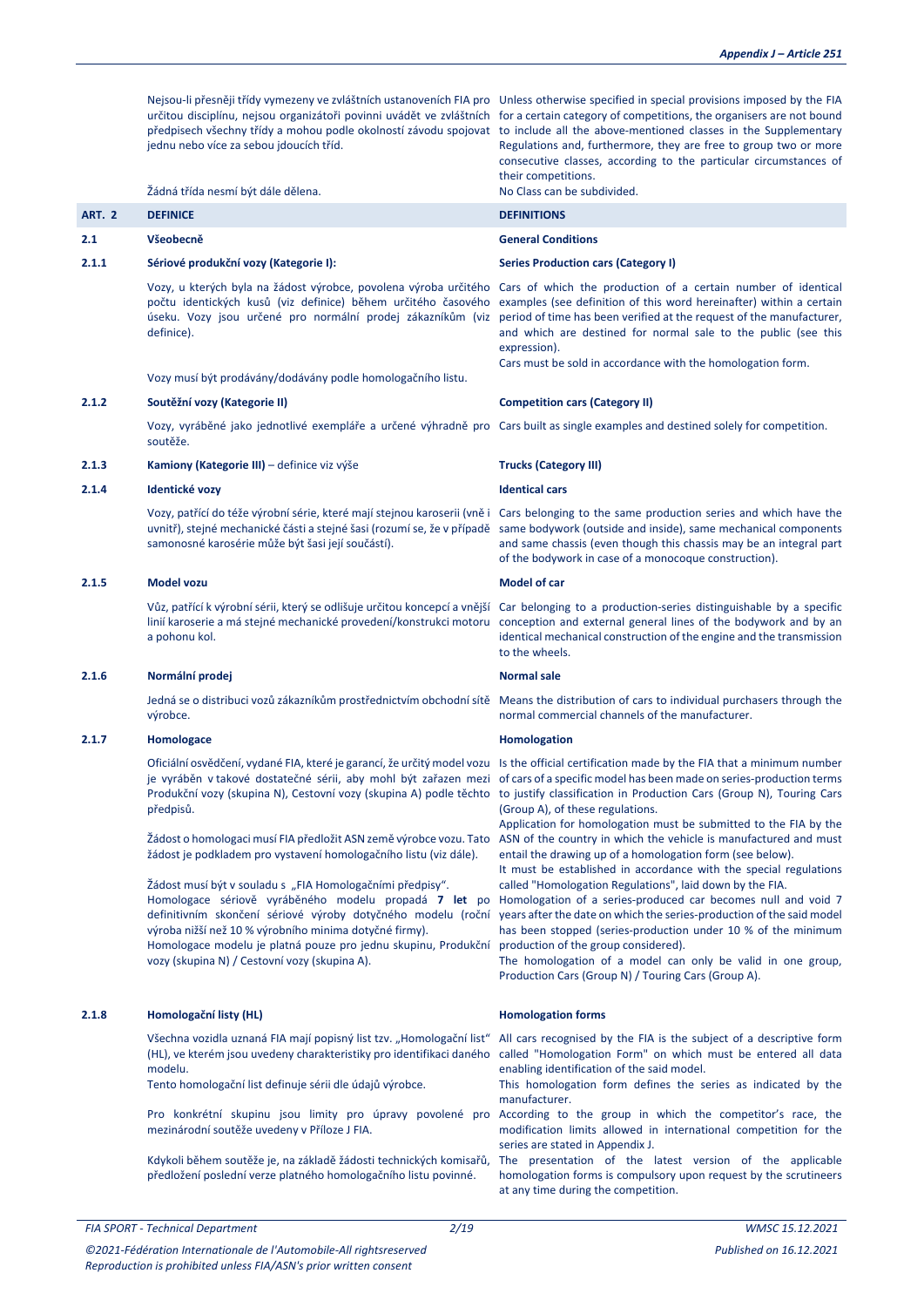V případě nepředložení HL může sankce znamenat až vyloučení In case of non‐presentation, the penalty may go as far as to refuse soutěžícího z podniku. the participation of the competitor in the competition.

Předložený HL musí být povinně vytištěn:

buď na papíře s razítkem / vodotiskem FIA

výrobce je stejné státní příslušnosti jako ASN.

V případě použití vozu skupiny A ve variantě (šasi/karoserie) WR, WRC, VK, KS, KSR, VR5, VRa2, VRa3 musí být předložen originál certifikátu úpravy karoserie. Certifikát musí být vystaven přímo výrobcem nebo firmou, výrobcem schválenou.

podniku, je list platný pro celou dobu trvání podniku.

U skupiny Produkčních vozů (skupina N) je kromě zvláštního listu pro tuto skupinu (HL pro sk. N) třeba předložit i HL pro skupinu Cestovních vozů (skupina A).

V případě, že porovnání modelu vozu s jeho homologačním listem vyvolává určité pochybnosti, musí techničtí komisaři konfrontovat against its homologation form, the scrutineers must refer either to servisní dílenskou příručku, vydanou pro potřeby distributorů značky nebo porovnat použitý díl s dílem v katalogu náhradních dílů.

V případě, že tyto dokumentace nejsou dostačující, je možné provést přímé srovnání dílu s identickým seriovým dílem, který je k dispozici carry out direct scrutineering by comparison with an identical part u distributora/dealera.

Soutěžící si musí obstarat homologační list pro svůj vůz u ASN.

### **Popis homologačního listu:**

Homologační list má následující části:

- Základní list popisující základní model.
- Případně určitý počet doplňkových listů, popisujících rozšíření homologace, což mohou být "Varianty", "Errata" nebo "Evoluce".

### **a. Varianty (VF, VP, VO, VK) Variants (VF, VP, VO, VK) Variants (VF, VP, VO, VK)**

 Jsou to buď varianty dodávek (VF = dva dodavatelé dodávají výrobci stejnou součástku a soutěžící nemá možnost jiné volby – může volit same part for the manufacturer and the client does not have the pouze z těchto 2 dodavatelů) nebo produkční varianty (VP = díly volně dostupné u dealera, jsou dodávané na objednávku), nebo volitelné varianty (VO) a varianty "Kit" (VK). VO a VK jsou dodávané na speciální objednávku.

**b. Erratum (ER) Erratum (ER) Example 2014** 

 Nahrazuje a ruší chybnou informaci, kterou předtím uvedl výrobce v HL.

v úvahu při úplném odstoupení od výroby modelu v jeho předchozí formě).

### **Použití Use**

### 1) Varianty (VF, VP, VO, VK)

Soutěžící může použít jakoukoli variantu nebo její část podle svého uvážení/potřeb pod podmínkou, že všechny technické údaje takto koncipovaného vozu jsou v souladu s údaji na homologačním listu vozu nebo jsou jednoznačně schváleny v Příloze J FIA.

**turbokompresor, brzdy** a **převodovka**.

Např: montáž brzdových třmenů z listu variant je možná pouze tehdy, pokud rozměry např. brzdového obložení takto získané, jsou uvedeny v HL příslušného vozu (pro skupinu Produkčních vozů – skupina N ‐ viz též čl. 254‐2 Přílohy J 2019).

Variantu VK lze použít pouze **za podmínek**, **uvedených výrobcem v homologačním listu**.

The form presented must imperatively be printed:

- Either on FIA stamped/watermarked paper
- nebo na papíře s razítkem / vodotiskem ASN pouze v případě, že Or on stamped/watermarked paper from an ASN only if the manufacturer is of the same nationality as the ASN concerned.

Likewise, if a Group A car fitted with a Variant concerning the chassis/shell (WR, WRC, VK, KS, KSR, VR5, VRa2, VRa3) is used, the original bodyshell **modification** certificate supplied by the manufacturer or by a centre approved by the manufacturer must be presented.

Pokud konec platnosti homologačního listu spadá do doby konání Should the date for the coming into force of a homologation form fall during a competition, this form is valid for that competition throughout the duration of the said competition.

> With regard to Production Cars (Group N), apart from the specific form for this group, the Touring Cars (Group A) form must also be submitted.

> In case of any doubt remaining after the checking of a model of car the maintenance booklet published for the use of the make's distributors or to the general catalogue in which are listed all spare parts.

> In case of lack of sufficient accurate documentation, scrutineers may available from a concessionaire.

> It is up to the competitor to obtain the homologation form concerning his car from his ASN.

### **Description:**

A form breaks down in the following way:

- A basic form giving a description of the basic model.
- At a later stage, a certain number of additional sheets describing "homologation extensions", which can be "variants", or "errata" or "evolutions".

These are either supply variants (VF) (two suppliers providing the possibility of choice), or production variants (VP) (supplied on request and available from dealers), or option variants (VO) (supplied on specific request), or "kits" (VK) (supplied on specific request).

Replaces and cancels an incorrect piece of information previously supplied by the constructor on a form.

### **c.**  Vývoj typu (ET) Evolution of the type (ET)

Charakterizuje **trvalé** modifikace/změny základního modelu (přichází Characterises modifications made on a permanent basis to the basic model (complete cessation of the production of the car in its original form.

# 1) Variants (VF, VP, VO, VK)

The competitor may use any variant or any article of a variant as he wishes, only on condition that all the technical data of the vehicle, so designed, conforms to that described on the homologation form applicable to the car, or expressly allowed by Appendix J.

Je zakázáno smísení několika VO na následujících komponentech: The combination of several VOs on the following parts is prohibited: Turbocharger, brakes and gearbox.

> For example, the fitting of a brake calliper as defined on a variant form is only possible if the dimensions of the brake linings, etc. obtained in this way, are indicated on a form applicable to the car in question. (For Production Cars (Group N), see also Art. 254‐2 of the 2019 Appendix J).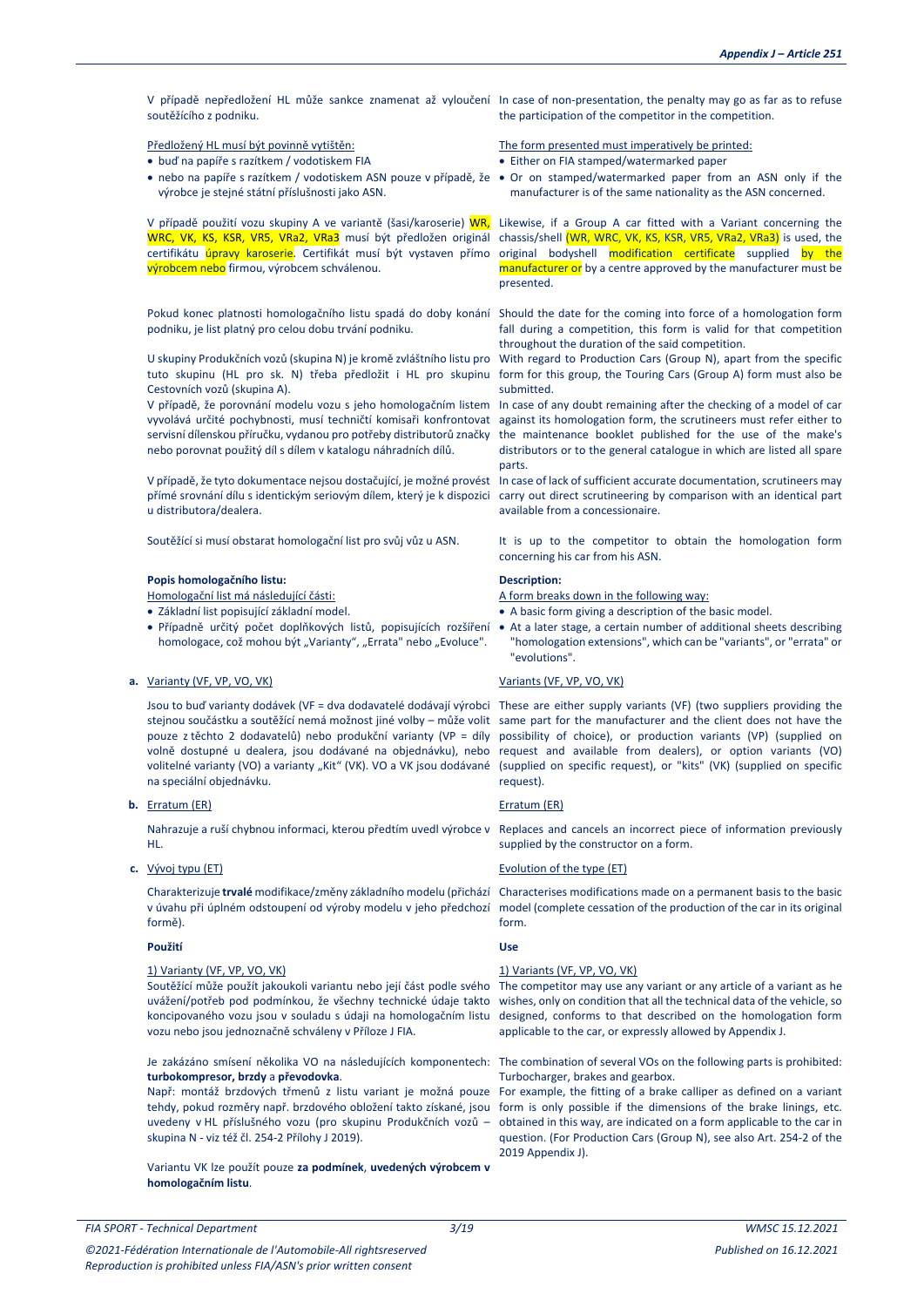To se týká především skupin dílů, které musí být soutěžícím považovány za celek a u kterých je třeba respektovat případné This concerns in particular those groups of parts which must be specifikace.

Technický průkaz FIA (Technical passport FIA) musí být na mistrovstvích FIA předložen při technické přejímce u vozidel WRC, Rally, Rally1, Rally2 and R-GT cars must be presented at scrutineering S2000-Rally, Rally1, Rally2 a R-GT.

Z Technického průkazu FIA nesmí být vymazávány žádné zápisy.

### 2) Vývoj typu (ET)

(Viz též čl. 254‐2 Přílohy J 2019 pro skupinu Produkčních vozů – skupina N).

Vůz musí odpovídat danému stadiu vývoje (nezávisle na skutečném datu výroby) a určitá evoluce (ET) na něm musí být aplikována buď kompletně, nebo vůbec ne.

Od okamžiku, kdy si soutěžící zvolil použití určité vývojové změny (ET), musí být použity také všechny předcházející vývojové změny s výjimkou neslučitelnosti mezi nimi.

Např. pokud na brzdách proběhly následně dvě vývojové změny, může být použita pouze ta, která datem odpovídá vývojovému stadiu vozu.

# **2.1.9 Mechanické části/díly/komponenty Mechanical components**

 Za mechanický díl je považováno vše, co je nutné k pohonu, zavěšení, řízení a brzdění a všechny pohyblivé i nepohyblivé doplňky, které jsou nezbytné pro normální fungování mechanického dílu.

# **2.1.10 Původní nebo sériový díl Original or series parts**

výrobce příslušného vozu a který je namontován na původním voze.

# **2.1.11 Materiály – definice Materials – Definitions**

### **2.1.11.a**  Slitina na bázi X (např. slitina na bázi Ni)

X musí být prvek nejsilněji zastoupený ve slitině na bázi % w/w. Minimální hmotnostní procento prvku X musí být vždy vyšší než maximální procento součtu každého z ostatních prvků, přítomných ve slitině.

### Slitina na bázi X‐Y (např. slitina na bázi Al‐Cu)

Prvek X musí být nejvíce zastoupenou složkouve slitině.

Prvek Y musí být druhou nejvíce zastoupenou složkou (%m/m) ve slitině hned po X.

Minimální možný součet hmotnostních procent prvků X a Y musí být vždy vyšší než maximální možný součet procent ostatních jednotlivých prvků přítomných ve slitině.

# **2.1.11.b**  Intermetalické materiály (např. TiAl, NiAl, FeAl, Cu3Au, NiCo)

matrice materiálu obsahuje více než 50%v/v intermetalických sloučenin.

Intermetalická sloučenina je pevná sloučenina dvou nebo více kovů, kovovou vazbu se širokým spektrem, v úzkém spektru sloučeniny blízké stechiometrickému poměru.

# **2.1.11.c**  Kompozitní materiály

Materiál tvořený několika různými složkami, jejichž spojení dodává celku takové vlastnosti, které žádná složka sama o sobě nemá. Jedná se o materiály, kde je materiál matrice zesílen buď spojitou fází components taken separately possesses. nebo fází nespojitou.

Matrice může být kovová, keramická, polymerická nebo na bázi skla. The matrix can be metallic, ceramic, polymeric or glass based.

krátkými vlákny, krystaly a částicemi (nespojité zesílení).

2.1.11.c.i Polymer zesílený vláknem (FRP) Fibre Reinforced Polymer (FRP)

As far as Kit Variants (VK) are concerned, they may be used only under the conditions indicated by the manufacturer on the homologation form.

considered as a whole by the competitor, and the specifications which are to be respected, if applicable.

For FIA championships, the FIA technical passport of WRC, S2000‐ for the competition.

In addition, the markings linked to the technical passport must not be removed under any circumstances.

### 2) Evolution of the type (ET)

(For Production Cars – Group N, see also Art. 254‐2 of the 2019 Appendix J)

The car must comply with a given stage of evolution (independent of the date when it left the factory), and thus an evolution must be wholly applied or not at all.

Besides, from the moment a competitor has chosen a particular evolution, all the previous evolutions must be applied, except where they are incompatible.

For example, if two brake evolutions happen one after another, only that corresponding to the date of the stage of evolution of the car may be used.

All those necessary for the propulsion, suspension, steering and braking as well as all accessories whether moving or not which are necessary for their normal working.

 Díl, který prošel všemi fázemi výroby,které stanovil a provedl A part which has undergone all the stages of production foreseen and carried out by the manufacturer of the vehicle concerned, and originally fitted on the vehicle.

### X Based Alloy (e.g. Ni based alloy)

X must be the most abundant element in the alloy on a % w/w basis. The minimum possible weight percent of the element X must always be greater than the maximum possible of the sum of each of the other individual elements present in the alloy.

# X‐Y‐based alloy (e.g. Al‐Cu‐based alloy)

X must be the most abundant element.

In addition, element Y must be the second highest constituent (%w/w) after X in the alloy.

The minimum possible sum of the weight percentages of the elements X and Y must always be greater than the maximum possible percentage of the sum of each of the other individual elements present in the alloy.

### Intermetallic materials (e.g. TiAl, NiAl, FeAl, Cu3Au, NiCo)

Jedná se o materiály na bázi intermetalických sloučenin, tj. že These are materials where the material is based upon intermetallic phases, i.e. the matrix of the material consists of more than 50%v/v intermetallic phase(s).

která vykazuje buď částečně iontovou nebo kovalentní vazbu, nebo metals exhibiting either partly ionic or covalent, or metallic bonding An intermetallic phase is a solid solution between two or more with a long-range order, in a narrow range of composition around the stoichiometric proportion.

### Composite materials

Material formed from several distinct components, the association of which provides the whole with properties which none of the

More specifically, these are materials where a matrix material is reinforced by either a continuous or discontinuous phase.

Zesílení může být tvořeno dlouhými vlákny (spojité zesílení) nebo The reinforcement can be present as long fibres (continuous reinforcement) or short fibres, whiskers and particles (discontinuous reinforcement).

*FIA SPORT ‐ Technical Department 4/19 WMSC 15.12.2021*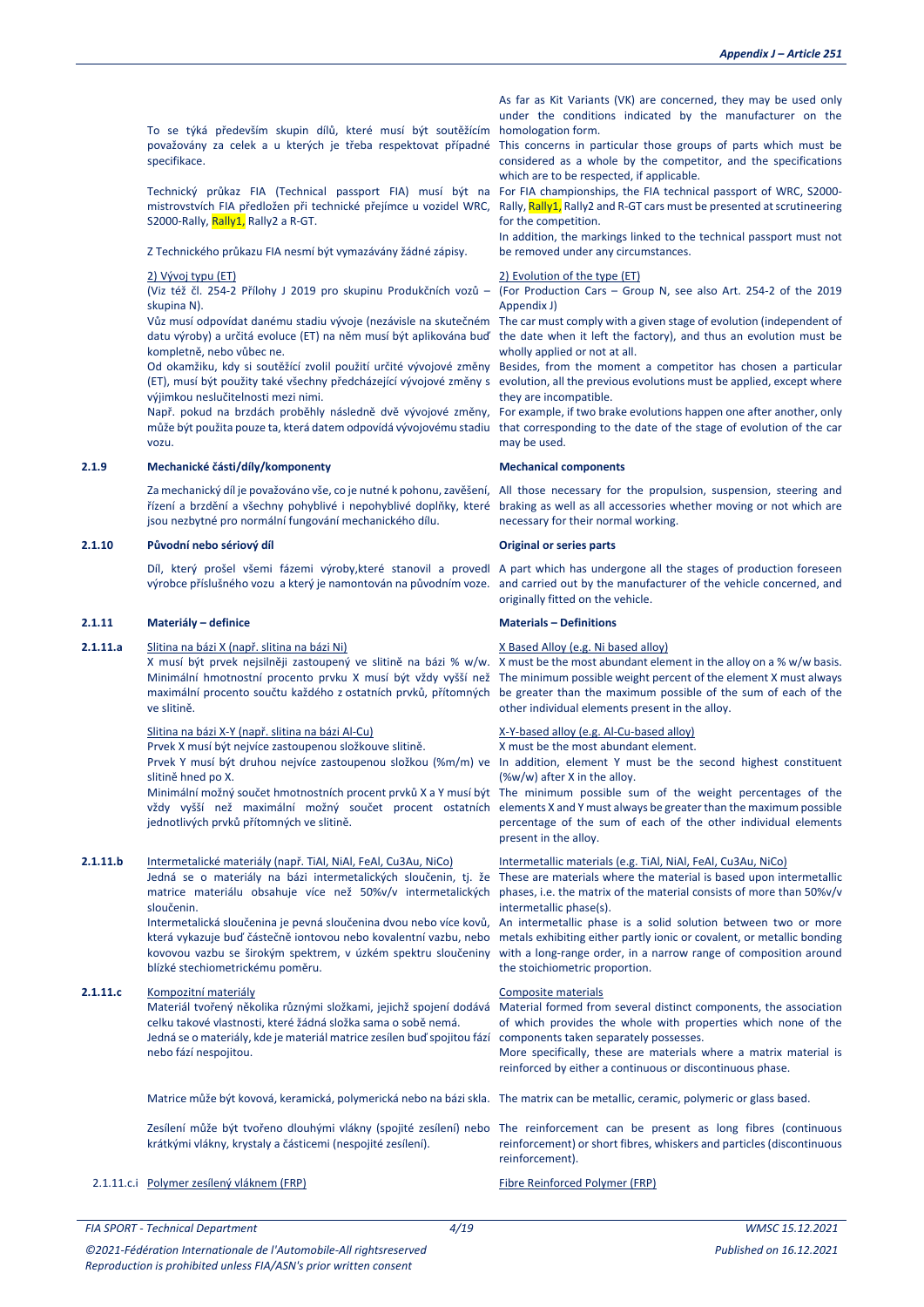|          | Kompozitní materiál tvořený polymerovou matricí zesílenou vlákny. Composite material made of a polymer matrix reinforced by fibres.<br>pryskyřice, vinylester nebo polyester.<br>Vlákna jsou obvykle (nikoli výhradně) sklo, uhlík, aramid, papír, dřevo The fibres are usually (but not limited to) glass, carbon, aramid,<br>atd. | Polymer je většinou epoxid (nikoli výhradně) nebo tepelně tvrzená The polymer is usually (but not limited to) an epoxy, vinylester or<br>polyester thermosetting plastic or resin.<br>paper, wood, etc                                                                                                                                                                                                                                                                                                                                                                                                 |
|----------|-------------------------------------------------------------------------------------------------------------------------------------------------------------------------------------------------------------------------------------------------------------------------------------------------------------------------------------|--------------------------------------------------------------------------------------------------------------------------------------------------------------------------------------------------------------------------------------------------------------------------------------------------------------------------------------------------------------------------------------------------------------------------------------------------------------------------------------------------------------------------------------------------------------------------------------------------------|
|          | Polymer vyztužený karbonovými vlákny (CFRP)<br>polymer a vlákna obsahují uhlík.                                                                                                                                                                                                                                                     | Carbon Fibre Reinforced Polymer (CFRP)<br>Specifický typ FRP, kde je matricí termosetický nebo termoplastický Specific type of FRP in which the binding matrix is a thermoset or<br>thermoplastic polymer and the fibres include carbon.                                                                                                                                                                                                                                                                                                                                                               |
|          | CFRP může rovněž obsahovat další vlákna jako aramid (např. Other fibres such as aramid (ex: Nomex™, Kevlar™, Twaron™,<br>Nomex <sup>™</sup> , Kevlar <sup>™</sup> , Twaron <sup>™</sup> , Zylon™ atd.).                                                                                                                             | Zylon <sup>™</sup> , etc) may also be included.                                                                                                                                                                                                                                                                                                                                                                                                                                                                                                                                                        |
|          | 2.1.11.c.ii Kompozit se sendvičovou strukturou<br>Speciální třída kompozitních materiálů, vyrobených připojením dvou Special class of composite materials manufactured by attaching two<br>tuhých / pevných a pevných vrstev k odlehčenému jádru.<br>s vysokou pružností při nízké měrné hmotnosti.                                 | Sandwich-structured composite<br>thin stiff skins to a lightweight thick core.<br>Materiálem jádra bývá materiál s malou pevností. Větší tloušťka The core material is normally a low strength material, but its higher<br>jádra dodává kompletnímu kompozitnímu sendviči pevnost thickness provides the sandwich composite with high bending<br>stiffness with overall low density.                                                                                                                                                                                                                   |
|          | Typické příklady tuhých vrstev:                                                                                                                                                                                                                                                                                                     | Typical examples of skins: laminates of glass, FRP, CFRP, metal sheet,                                                                                                                                                                                                                                                                                                                                                                                                                                                                                                                                 |
|          | skelné lamináty, FRP, CFRP, kovový plech atd.<br>Typické příklady materiálu jádra:                                                                                                                                                                                                                                                  | etc<br>Typical examples of core material: foam, balsa wood, honeycomb,                                                                                                                                                                                                                                                                                                                                                                                                                                                                                                                                 |
|          | pěna, balsové dřevo, voštinové jádro atd.<br>Jádro a vrstvy jsou spojeny adhezivem nebo vzájemně spájené Core and skins are bonded with an adhesive or brazed together with<br>kovovými komponenty.                                                                                                                                 | etc<br>metal components.                                                                                                                                                                                                                                                                                                                                                                                                                                                                                                                                                                               |
|          | 2.1.11.c.iii Kompozity s kovovou matricí (CMM)<br>Jedná se o kompozitní materiály s kovovou matricí obsahující více These are composite materials with a metallic matrix containing a<br>matrice.                                                                                                                                   | <b>Metal Matrix Composites (MMCs)</b><br>než 2 objemová % v/v, která jsou nerozpustná v kapalné fázi kovové phase of more than 2%v/v which is not soluble in the liquid phase of<br>the metallic matrix.                                                                                                                                                                                                                                                                                                                                                                                               |
|          | 2 % v/v je třeba chápat takto: "při nejnižší teplotě kapalné fáze matrix liquid phase".<br>matrice".                                                                                                                                                                                                                                | The 2%v/v is to be understood: "at the lowest temperature of the                                                                                                                                                                                                                                                                                                                                                                                                                                                                                                                                       |
| 2.1.11.d | Ti5Si3, SiO2, Si3N4)                                                                                                                                                                                                                                                                                                                | Keramické materiály (např., ale nikoli výhradně, Al2O3, SiC, B4C, Ceramic materials (e.g. but not restricted to Al2O3, SiC, B4C, Ti5Si3,<br>SiO2, Si3N4)                                                                                                                                                                                                                                                                                                                                                                                                                                               |
|          |                                                                                                                                                                                                                                                                                                                                     | Neorganický nekovový materiál, vytvořený sloučením kovového a Inorganic, non-metallic material made from compounds of a metal                                                                                                                                                                                                                                                                                                                                                                                                                                                                          |
|          | nekovového prvku.<br>Keramický materiál může mít krystalickou nebo částečně Ceramic material may be crystalline or partly crystalline.<br>krystalickou strukturu.                                                                                                                                                                   | and a non-metal.                                                                                                                                                                                                                                                                                                                                                                                                                                                                                                                                                                                       |
|          |                                                                                                                                                                                                                                                                                                                                     | Je tvořen roztavenou hmotou, která při chladnutí tuhne, nebo která It is formed by a fused mass, which solidifies as it cools, or which is<br>je tvarována a zraje současně nebo postupně vlivem působení tepla. formed and matured at the same time, or subsequently, by the<br>action of heat.                                                                                                                                                                                                                                                                                                       |
| 2.1.12   | Plombování                                                                                                                                                                                                                                                                                                                          | Seal                                                                                                                                                                                                                                                                                                                                                                                                                                                                                                                                                                                                   |
|          |                                                                                                                                                                                                                                                                                                                                     | Prvek používaný k identifikaci dílů vozu k jednomu z následujících Element used for identifying components of a vehicle for either of                                                                                                                                                                                                                                                                                                                                                                                                                                                                  |
|          | účelů:<br>• kontrola použití nebo výměny určitého dílu<br>• sledování počtu použitých nebo registrovaných dílů tak, jak to • Follow up of the number of components used or registered as<br>požadují platné předpisy<br>technické kontroly<br>určitého celku<br>sportovních předpisů                                                | the following purposes:<br>• Control of the use or replacement of a component<br>required by the applicable regulations<br>• registrace zabaveného dílu pro okamžitou nebo pozdější možnost • Registration of a component seized for carrying out immediate or<br>differed technical checks<br>• znemožnění demontáže a/nebo úpravy komponentu nebo dílu • Prevent the dismantling and/or the modification of a component<br>or part of an assembly<br>• jakákoli jiná potřeba nutná pro uplatnění technických a/nebo • Any other need for the application of technical and/or sporting<br>regulations |
| 2.2      | Rozměry                                                                                                                                                                                                                                                                                                                             | <b>Dimensions</b>                                                                                                                                                                                                                                                                                                                                                                                                                                                                                                                                                                                      |
|          | Obrys vozu z pohledu shora<br>příslušnou soutěž.                                                                                                                                                                                                                                                                                    | Perimeter of the car seen from above<br>Vůz v takovém provedení, v jakém se postaví na startovní čáru pro The car as presented on the starting grid for the competition in<br>question.                                                                                                                                                                                                                                                                                                                                                                                                                |
| 2.3      | <b>Motor</b>                                                                                                                                                                                                                                                                                                                        | <b>Engine</b>                                                                                                                                                                                                                                                                                                                                                                                                                                                                                                                                                                                          |
| 2.3.1    | Zdvihový objem válců                                                                                                                                                                                                                                                                                                                | <b>Cylinder capacity</b>                                                                                                                                                                                                                                                                                                                                                                                                                                                                                                                                                                               |
|          | pístu (pístů) z dolní do horní úvrati<br>$V = 0.7854 \times d^2 \times l \times n$<br>$d = vrtání$<br>kde:<br>$I = zdvih$<br>n = počet válců                                                                                                                                                                                        | Objem V vytvořený ve válci (válcích) motoru přímočarým pohybem Volume V generated in cylinder (or cylinders) by the upward or<br>downward movement of the piston(s).<br>$V = 0.7854 \times b^2 \times s \times n$<br>$b = bore$<br>where:<br>$s =$ stroke<br>$n =$ number of cylinders                                                                                                                                                                                                                                                                                                                 |
|          |                                                                                                                                                                                                                                                                                                                                     |                                                                                                                                                                                                                                                                                                                                                                                                                                                                                                                                                                                                        |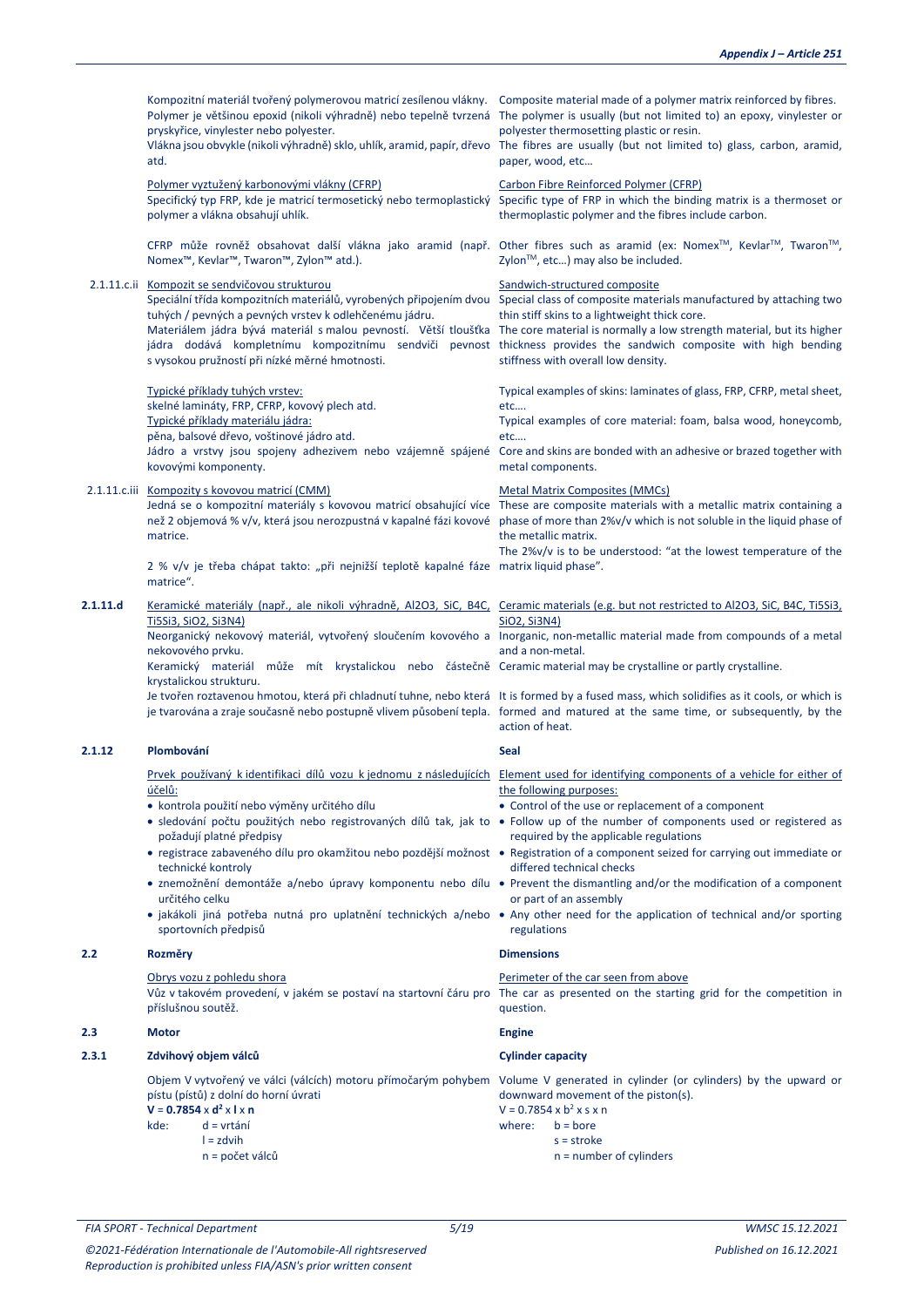| 2.3.2    | Přeplňování                                                                                                                                            | <b>Supercharging</b>                                                                                                                                                                                                                                                                                                                                                                                                                                                                                                                                                                                                                                        |
|----------|--------------------------------------------------------------------------------------------------------------------------------------------------------|-------------------------------------------------------------------------------------------------------------------------------------------------------------------------------------------------------------------------------------------------------------------------------------------------------------------------------------------------------------------------------------------------------------------------------------------------------------------------------------------------------------------------------------------------------------------------------------------------------------------------------------------------------------|
|          | systému) libovolným způsobem.<br>252-3.1 Všeobecných předpisů).                                                                                        | Zvýšení hmotnosti směsi vzduch-palivo ve spalovacím prostoru (ve Increasing the weight of the charge of the fuel-air mixture in the<br>vztahu k hmotnosti, vytvářené normálním atmosférickým tlakem, combustion chamber (over the weight induced by normal<br>setrvačností a dynamickými jevy v přívodním a/nebo výfukovém atmospheric pressure, ram effect and dynamic effects in the intake<br>and/or exhaust systems) by any means whatsoever.<br>Vstřikování paliva pod tlakem není pokládáno za přeplňování (viz čl. The injection of fuel under pressure is not considered to be<br>supercharging (see Article 252-3.1 of the General Prescriptions). |
| 2.3.3    | <b>Blok válců</b>                                                                                                                                      | <b>Cylinder block</b>                                                                                                                                                                                                                                                                                                                                                                                                                                                                                                                                                                                                                                       |
|          | Kliková skříň a válce.                                                                                                                                 | The crankcase and the cylinders.                                                                                                                                                                                                                                                                                                                                                                                                                                                                                                                                                                                                                            |
| 2.3.4    | Sací potrubí                                                                                                                                           | Intake manifold                                                                                                                                                                                                                                                                                                                                                                                                                                                                                                                                                                                                                                             |
|          | Plnění karburátorem (y)<br>vedoucí až k dělicí rovině sací potrubí - hlava válců.                                                                      | In the case of a carburettor induction system<br>Část, sbírající směs vzduch-palivo u výstupu/ů/ z karburátoru/ů/ a Part collecting the air-fuel mixture from the carburettor(s) and<br>extending to the cylinder head gasket face.                                                                                                                                                                                                                                                                                                                                                                                                                         |
|          | <u>Plnění vstřikováním s jednou klapkou</u><br>směsi vzduch a palivo.                                                                                  | In the case of a single-valve injection induction system<br>Část od tělesa klapky včetně až k dělicí rovině těleso klapky - hlava Part extending from the body of the butterfly valve inclusive to the<br>válců. Je to část shromažďující a regulující průtok vzduchu nebo cylinder head gasket face, collecting and regulating the air or the air-<br>fuel mixture flow.                                                                                                                                                                                                                                                                                   |
|          | Plnění vstřikováním s více klapkami<br>směsi vzduch a palivo.                                                                                          | In the case of a multi-valve injection induction system<br>Část od tělesa klapek včetně až k dělicí rovině těleso klapek - hlava Part extending from the butterfly valves inclusive to the cylinder<br>válců. Je to část shromažďující a regulující průtok vzduchu nebo head gasket face, collecting and regulating the air or the air-fuel<br>mixture flow.                                                                                                                                                                                                                                                                                                |
|          | Dieselové motory<br>z jednoho vstupu nebo nebo z jediného kanálu do sacích kanálů one inlet or a sole duct to the cylinder head ports.<br>hlavy válců. | In the case of a diesel engine<br>Jednotka namontovaná na hlavě válců, která distribuuje vzduch Unit mounted to the cylinder head, which distributes the air from                                                                                                                                                                                                                                                                                                                                                                                                                                                                                           |
| 2.3.5    | Sběrné potrubí                                                                                                                                         | <b>Exhaust manifold</b>                                                                                                                                                                                                                                                                                                                                                                                                                                                                                                                                                                                                                                     |
|          | prvního těsnění, oddělujícího sběrné potrubí od výfuku (od dalších separating it from the rest of the exhaust system.<br>částí výfukového systému).    | Cást sbírající výfukové plyny z nejméně dvou válců. Je to část Part collecting together at any time the gases from at least two<br>ohraničená dělicí rovinou výstupu výf. plynů z hlavy válců a rovinou cylinders from the cylinder head and extending to the first gasket                                                                                                                                                                                                                                                                                                                                                                                  |
| 2.3.6    |                                                                                                                                                        | U motorů s turbokompresorem začíná výfuk za turbokompresorem. For cars with a turbocharger, the exhaust begins after the<br>turbocharger.                                                                                                                                                                                                                                                                                                                                                                                                                                                                                                                   |
| 2.3.7    | Olejová vana - Jímka oleje                                                                                                                             | Oil sump                                                                                                                                                                                                                                                                                                                                                                                                                                                                                                                                                                                                                                                    |
|          | Díl přišroubovaný pod blokem válců, kde se shromažďuje olej a<br>který ev. obsahuje zařízení pro rozvod oleje pro mazání motoru.                       | The elements bolted below and to the cylinder block which contain<br>and control the lubricating oil of the engine.                                                                                                                                                                                                                                                                                                                                                                                                                                                                                                                                         |
| 2.3.8    | Motorový prostor                                                                                                                                       | <b>Engine compartment</b>                                                                                                                                                                                                                                                                                                                                                                                                                                                                                                                                                                                                                                   |
|          | karoserie umístěnými kolem motoru.<br>Tunel transmise není součástí motorového prostoru.                                                               | Prostor vymezený pevnými nebo odnímatelnými panely šasi a Volume defined by the fixed or detachable chassis and bodywork<br>panels surrounding the engine.<br>The transmission tunnel is not part of the engine compartment.                                                                                                                                                                                                                                                                                                                                                                                                                                |
| 2.3.9    | Mazání suchým karterem                                                                                                                                 | Lubrication by dry sump                                                                                                                                                                                                                                                                                                                                                                                                                                                                                                                                                                                                                                     |
|          | dílů motoru.                                                                                                                                           | Jakýkoli systém používající čerpadlo pro vedení oleje z jedné komory Any system using a pump to transfer oil from one chamber or<br>nebo jedné části do druhé s výjimkou čerpadla pro normální mazání compartment to another, to the exclusion of the pump used for the<br>normal lubrication of the engine parts.                                                                                                                                                                                                                                                                                                                                          |
| 2.3.10   | Těsnění mechanických dílů                                                                                                                              | Seals for mechanical parts                                                                                                                                                                                                                                                                                                                                                                                                                                                                                                                                                                                                                                  |
|          | Komponent, který slouží k utěsnění součástí a zabraňuje úniku médií Device that helps join parts together by preventing leakage.<br>mezi díly.         |                                                                                                                                                                                                                                                                                                                                                                                                                                                                                                                                                                                                                                                             |
| 2.3.10.a | Statické těsnění                                                                                                                                       | <b>Static seal</b>                                                                                                                                                                                                                                                                                                                                                                                                                                                                                                                                                                                                                                          |
|          | díly, které jsou vzájemně nepohyblivé.<br>Vzdálenost mezi přírubami dílů musí být menší nebo rovna 5 mm.                                               | Funkcí statického těsnění je zajistit těsnost minimálně mezi dvěma The only function of a static seal is to ensure the sealing of at least<br>two parts, fixed in relation to each other.<br>The distance between the faces of the parts separated by the seal<br>must be less than or equal to 5 mm.                                                                                                                                                                                                                                                                                                                                                       |
| 2.3.10.b | Dynamické těsnění                                                                                                                                      | <b>Dynamic seal</b>                                                                                                                                                                                                                                                                                                                                                                                                                                                                                                                                                                                                                                         |
|          | dvěma díly, které jsou v relativním pohybu jeden vůči druhému.                                                                                         | Funkcí dynamického těsnění je zajistit těsnost minimálně mezi Seal required to prevent leakage in between parts in relative motion<br>one to the other.                                                                                                                                                                                                                                                                                                                                                                                                                                                                                                     |
| 2.3.11   | Výměník                                                                                                                                                | <b>Exchanger</b>                                                                                                                                                                                                                                                                                                                                                                                                                                                                                                                                                                                                                                            |
|          | kapalinami.                                                                                                                                            | Mechanický prvek, umožňující výměnu kalorií mezi dvěma Mechanical part allowing the exchange of calories between two<br>fluids.                                                                                                                                                                                                                                                                                                                                                                                                                                                                                                                             |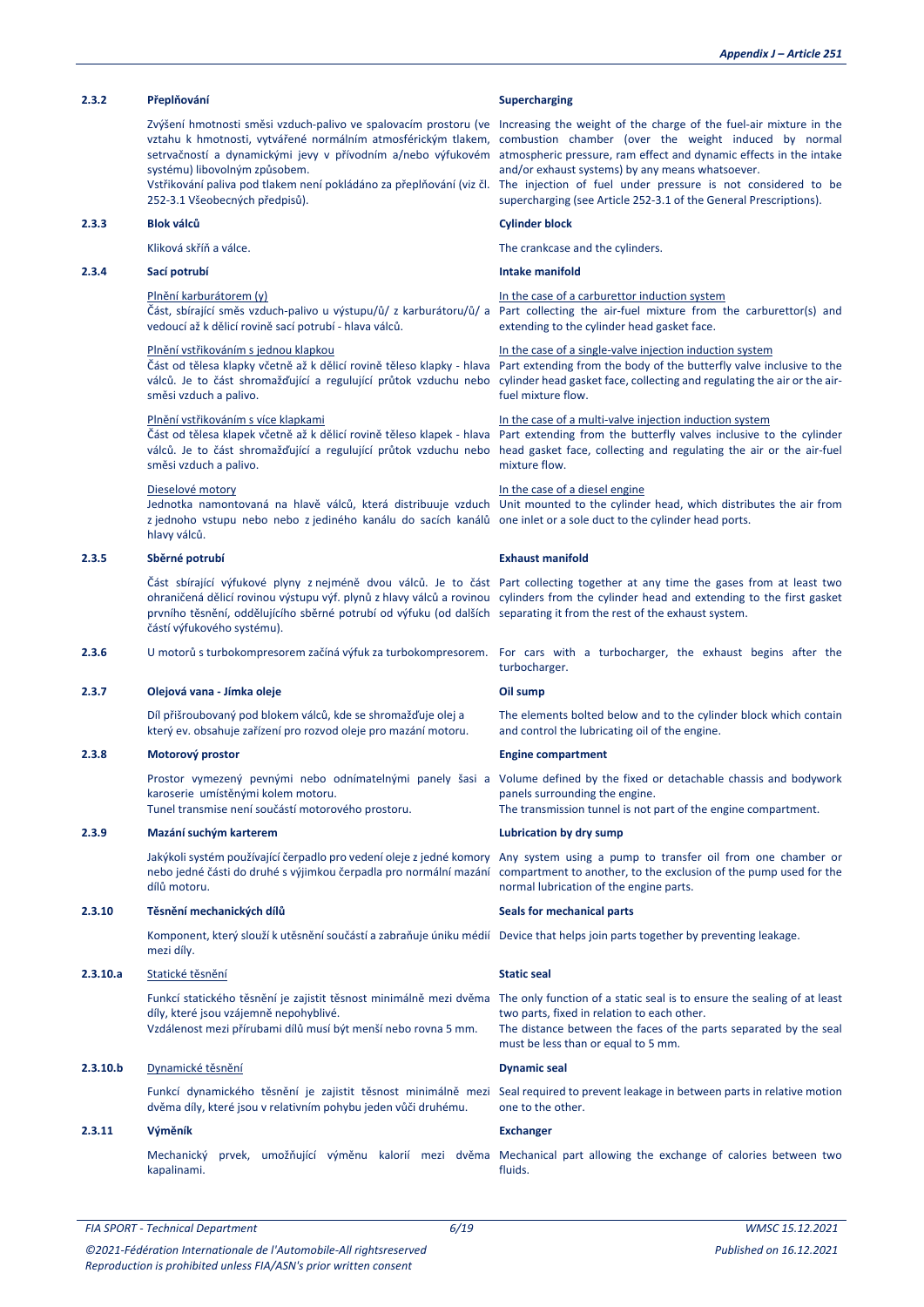U zvláštních výměníků se na prvním místě uvádí chlazená kapalina a For specific exchangers, the first‐named fluid is the fluid to be cooled na druhém místě kapalina, která toto chlazení realizuje. Příklad: výměník olej / voda (olej je chlazen vodou).

### **2.3.12 Chladič Radiator**

Výměník kapalina / vzduch.

# **2.3.13 Mezichladič plnicího (stlačeného) vzduchu ‐ Intercooler Intercooler or Supercharging Exchanger**

vzduch / kapalina.

### **2.3.14 Terminologická ekvivalence mezi motorem se střídavými písty a Terminology equivalence between reciprocating piston engine and motorem s rotačním pístem**

| Střídavý                         | Rotační                                                                                           |
|----------------------------------|---------------------------------------------------------------------------------------------------|
| Blok válců<br>(nebo blok motoru) | Skříň rotoru (statoru)                                                                            |
| Hlava válců                      | Boční skříň<br>(v případě bočního výfuku)<br>nebo<br>Skříň rotoru<br>(v případě výfuku po obvodu) |
| Píst / pístní kroužky            | Rotor / těsnění rotoru                                                                            |
| Klikový hřídel                   | Excentrický hřídel                                                                                |

# **2.4 Podvozek Running gear Running gear**

 Podvozek je tvořen všemi částmi vozu, které nejsou odpružené nebo The running gear includes all parts totally or partially unsuspended. jsou odpružené částečně.

### **2.4.1 Kolo Wheel**

Disk a ráfek.

Kompletním kolem (KK) se rozumí disk, ráfek a pneumatika.

# **2.4.2 Elektronicky řízený brzdový systém ("Brake‐by‐wire") Braking system controlled electronically ("Brake‐by‐wire")**

Technologie "brake-by-wire" umožňuje kontrolovat brždění kol elektronicky.

Může doplňovat klasický brzdový systém (mechanické a hydraulické ovládání), nebo to může být autonomním systémem, nahrazujícím ovládaný systém využívá elektromechanických akčních členů a rozhraní např. emulátory pedálu atd.

# **2.4.3 Třecí plocha brzd Friction surface of the brakes**

kotouče, která se vepíše na buben nebo na kotouč při jedné otáčce of the disc when the wheel achieves a complete revolution. kola.

### **2.4.4 Zavěšení Mac Pherson McPherson suspension**

nutně zajišťovat funkci tlumiče a/nebo odpružení, ale který je stabilizátorem.

# **2.4.5 Náprava s vlečenými rameny Twist beam axle**

 Náprava se dvěma podélně vlečenými rameny, přičemž každé z nich je připojeno na karoserii kloubem a mezi sebou jsou pevně spojeny v ohybu.

# **2.5 Šasi ‐ karoserie Chassis ‐ Bodywork**

**2.5.1 Šasi Chassis** 

and the second‐named fluid is the fluid that allows this cooling. E.g. Oil/Water Exchanger (the oil is cooled by the water).

 Chladič je zvláštní výměník zpravidla pro chlazení kapaliny vzduchem. This is a specific exchanger allowing liquid to be cooled by air. Liquid / Air Exchanger.

 Intercooler je výměník umístěný mezi kompresorem a motorem. This is an exchanger, situated between the compressor and the Jeho funkcí je chladit stlačený vzduch zpravidla kapalinou. Výměník engine, allowing the compressed air to be cooled by a fluid. Air / Fluid Exchanger.

# **rotary piston engine**

| <b>Reciprocating</b>                       | Rotary                                                                                     |
|--------------------------------------------|--------------------------------------------------------------------------------------------|
| <b>Cylinder block</b><br>(or engine block) | Rotor housing (stator)                                                                     |
| <b>Cylinder Head</b>                       | Side housing<br>(if side exhaust)<br>or<br><b>Rotor housing</b><br>(if peripheral exhaust) |
| Piston / Piston rings                      | Rotor / Rotor seals                                                                        |
| Crankshaft                                 | Eccentric shaft                                                                            |

Flange and rim. By complete wheel is meant flange, rim and tyre.

"Brake‐by‐wire" technology provides the possibility to control the braking of wheels through electrical means.

klasický systém, systémem s elektronickým ovládáním. Elektronicky traditional system with electronic control systems using It may supplement the traditional braking system (mechanical and hydraulic controls), or be a standalone brake system replacing the electromechanical actuators and human‐machine interfaces such as pedal feel emulators, etc….

Styčná plocha obložení nebo destiček z obou stran brzdového Surface swept by the linings on the drum, or the pads on both sides

Každý systém zavěšení, včetně teleskopického prvku, který nemusí Any suspension system in which a telescopic strut, not necessarily ukotven v horní části v jediném bodě na karoserii/šasi a v dolní části stub axle, is anchored on the body or chassis through single na příčném rameni. Rameno svým provedením zajišťuje příčné a attachment point at its top end, and pivots at its bottom end either podélné vedení. V dolní části může být teleskopický prvek ukotven i on a transverse wishbone locating it transversally and longitudinally, na jednoduchém příčném rameni, podélně fixovaném torzním or on a single transverse link located longitudinally by an antiroll bar, providing the springing and/or damping action, but incorporating the or by a tie rod.

příčným profilem, jehož tuhost ve zkrutu je menší než tuhost through a transverse structure, the torsion stiffness of which is low Axle made of two longitudinal trailing arms, each attached to the bodyshell through a joint, and rigidly attached one to the other compared to its bending stiffness.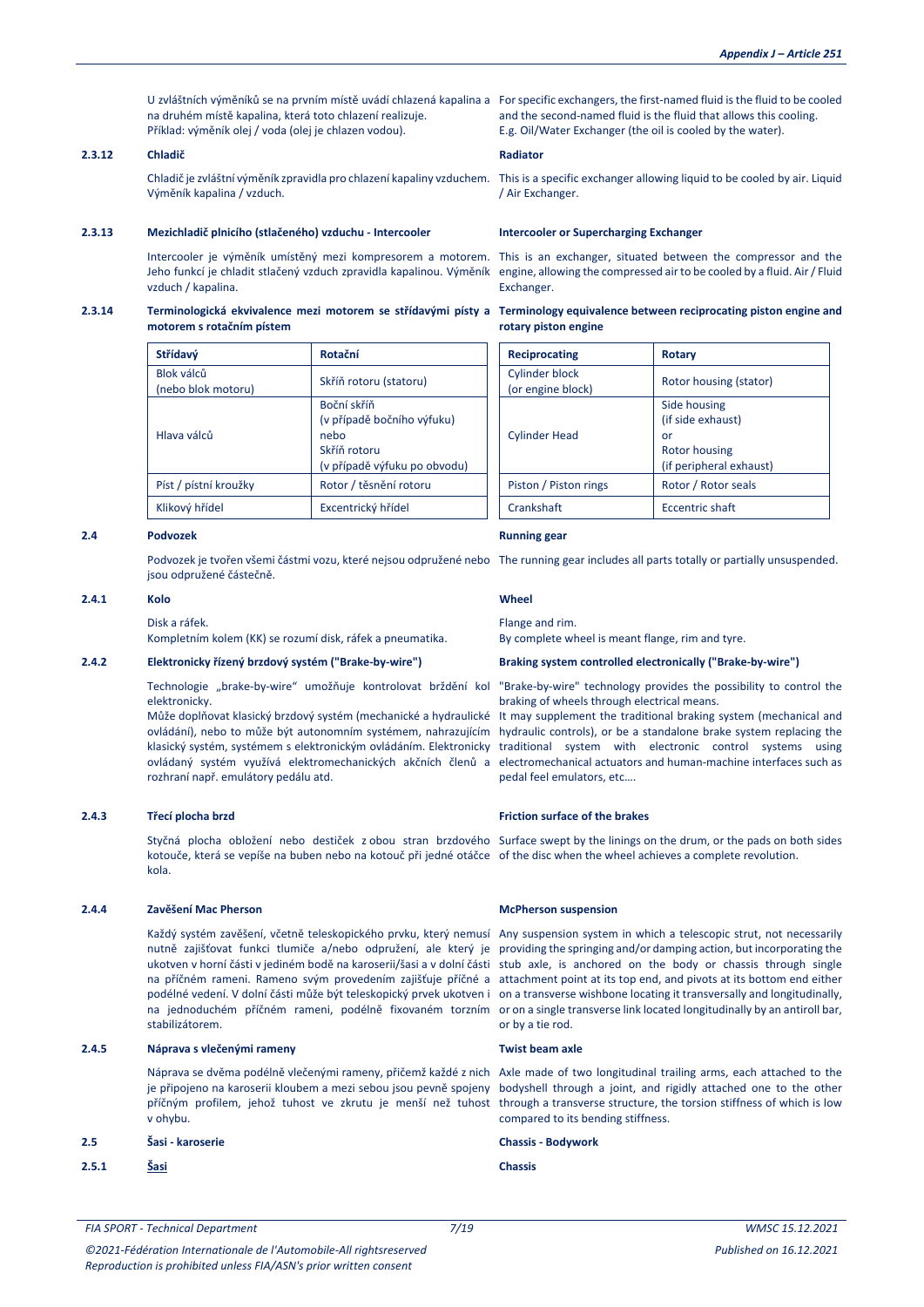mechanické části a karoserii.

### **2.5.2 Karoserie Bodywork**

### Vnější:

Všechny plně odpružené části vozu, ovívané proudem vzduchu.

Vnitřní: Prostor pro posádku a zavazadlový prostor.

### Karoserie jsou děleny následujícím způsobem:

- 
- 
- (drop‐head stahovatelná střecha) nebo z pevného (hardtop snímatelnou střechou) materiálu.

### **2.5.3 Sedačka Seat**

### Opěradlo

Plocha od spodní části páteře směrem vzhůru.

### Sedák

Plocha měřená od spodní části páteře směrem vpřed.

# **2.5.4 Zavazadlový prostor Luggage compartment**

 Vnitřní prostor vozu, oddělený od prostoru pro posádku a od motorového prostoru.

Na délku je tento prostor omezen pevnými částmi vozu nebo zadní částí sedadel v jejich nejzazší pozici případně nakloněnými by the manufacturer and/or by the rear of the seats and/or, if this is maximálně o 15° směrem vzad.

Na výšku je tento prostor omezen pevnými částmi nebo This volume is limited in height by the fixed structures and/or by the snímatelnými přepážkami nebo horizontální rovinou, procházející nejnižším bodem čelního skla.

# **2.5.5 Prostor pro posádku Cockpit**

### **2.5.6 Kapota motoru Bonnet**  Bonnet **Bonnet Bonnet**

 Vnější část karosérie, která slouží k přístupu do motorového Outer part of the bodywork which opens to give access to the engine. prostoru.

### **2.5.7 Blatníky Fenders**

Blatník je část, definovaná na obr. 251-1 a na obr. XIII-A1 (nebo XIII) A fender is the area defined according to Drawing 251-1 and to homologačního listu skupiny A (pokud se použije).

# Zadní blatník

Horní limit zadního blatníku při pohledu ze strany je ohraničen:

- spodním okrajem viditelné části zadního bočního okna v uzavřené poloze (obr. 251‐1),
- v uzavřené poloze s dolním rohem viditelné části zadního okna (obr. 251‐1).



*©2021‐Fédération Internationale de l'Automobile‐All rightsreserved Reproduction is prohibited unless FIA/ASN's prior written consent* 

Celková struktura vozidla včetně rozebíratelných částí, která spojuje The overall structure of the car around which are assembled the mechanical components and the bodywork including any structural part of the said structure.

Externally:

All the entirely suspended parts of the car licked by the airstream.

Internally: Cockpit and boot.

# Bodywork is differentiated as follows:

- plně uzavřená karoserie; Completely closed bodywork;
- plně otevřená karoserie; Completely open bodywork;
- přeměnitelná karoserie: s odnímatelnou střechou z pružného Convertible bodywork with the hood in either supple (drop‐head) or rigid (hardtop) material.

Sedačku tvoří sedák a opěradlo. Equipment made of one base and one backrest.

### Backrest

Surface measured upwards from the bottom of a normally seated person's spine.

Seat basis Surface measured from the bottom of the same person's spine towards the front.

Any volume distinct from the cockpit and the engine compartment inside the vehicle.

This volume is limited in length by the fixed structures provided for possible, reclined at a maximum angle of 15° to the rear.

detachable partitions provided for by the manufacturer, or in the absence of these, by the horizontal plane passing through the lowest point of the windscreen.

Vnitřní prostor pro jezdce a spolujezdce. 
Structural inner volume which accommodates the driver and the passengers.

Drawing XIII-A1 (or XIII) of the Group A homologation form (if applicable).

# Rear fender

The upper limit of the fender in side view is made of :

- The lower edge of the visible part of the rear side window in closed position (Drawing 251‐1),
- Inií, spojující zadní dolní roh viditelné části zadního bočního okna · The line joining the lower rear corner of the visible part of the rear side window in closed position and the lower corner of the visible part of the rear window (Drawing 251‐1).



Voiture à 2 portes / 2‐door car Voiture à 4 portes / 4‐door car

*Published on 16.12.2021*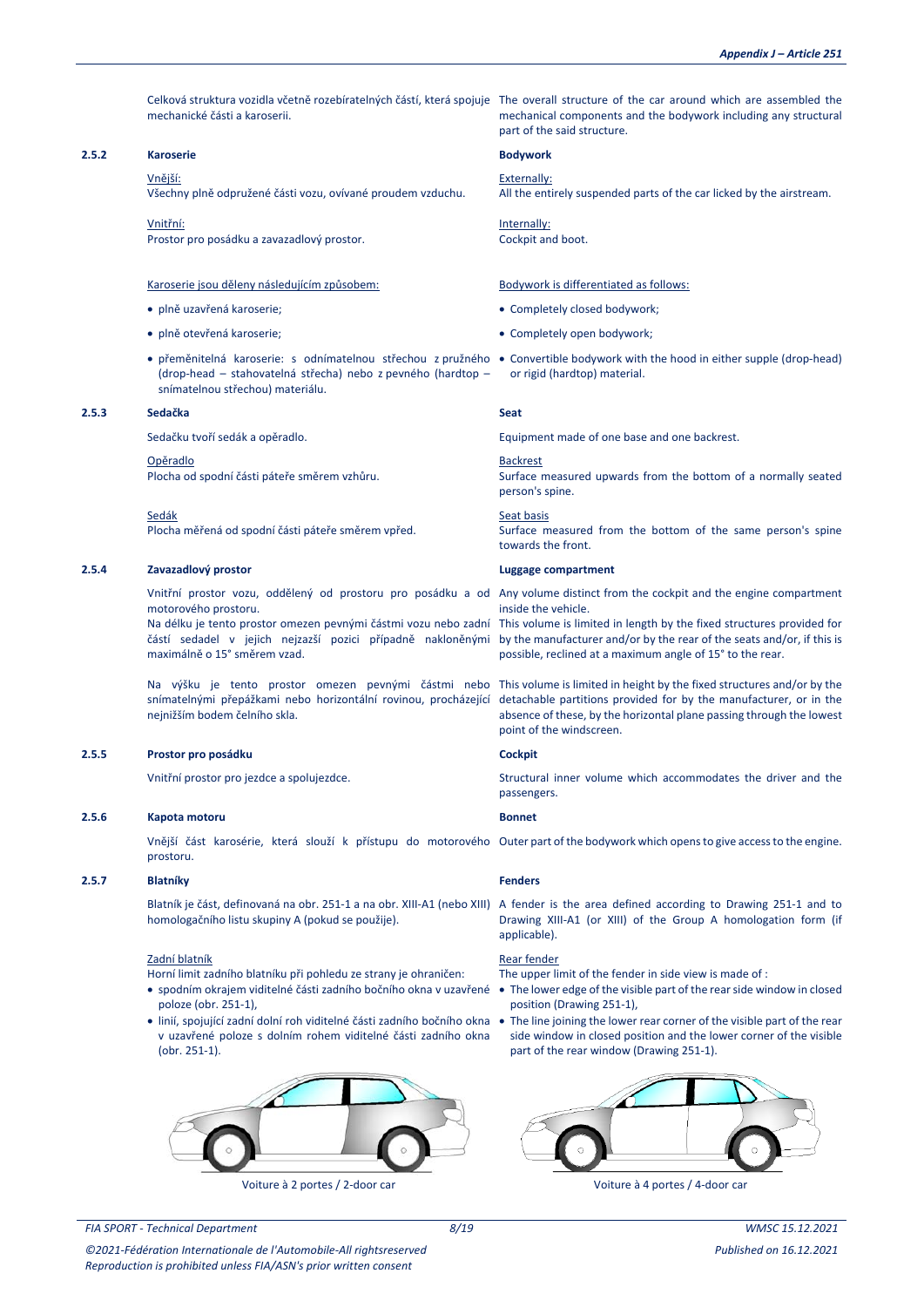



**251‐1** 

### **2.5.8 Žaluzie Louvres**

pohledu kolmo k ploše zakrývaného otvoru.

### **2.5.9 Světla denního svícení Diurnal lights**

Přední světla, která slouží pro lepší viditelnost vozu ve dne.

Světla denního svícení musí automaticky zhasnout v případě zapnutí hlavních světlometů.

# **2.6 Elektrický systém Electrical system**

Světlomet:

optické zařízení, které vytváří svazek světelných paprsků směřujících vpřed.

### **2.7 Palivová nádrž Fuel tank**

odtékat palivo do hlavní nádrže nebo k motoru.

# **2.8 Automatická převodovka Automatic Gearbox**

brzdami. Automatická převodovka má určitý konečný počet převodových poměrů a je vybavena ovládáním jejich změny.

rozpojení motoru a převodovky, tedy bez přerušení převodu točivého momentu motoru.

Převodovky s plynulou změnou převodu jsou pokládány za automatické převodovky s tou zvláštností, že mají nekonečný počet automatic gearboxes with the particularity of having an infinite převodových poměrů.

# **ART. 3 SPECIFICKÉ DEFINICE PRO VOZY S ELEKTROPOHONEM SPECIFIC DEFINITIONS FOR ELECTRICALLY‐POWERED VEHICLES**

# **3.1.1 Požadované podmínky Expected conditions**

 Požadované podmínkyobsahují: stavbu/servis/údržbu (na voze nebo mimo něj), normální používání vozu, abnormální používání vozu (což jsou nehody, kolize a důsledky destrukcí), běžné závady vozu, běžné závady elektrického systému (zejména například přehřátí, chyba unexceptional electric drive system failures (including, for example, softwaru, vibrace dílu [mohou se snižovat s vyspělostí systému]).

# **3.1.2** Skrytá závada **Szeptember 1999 – Szeptember 1999 – Szeptember 1999 – Single point of failure Single point of failure**

nemůže označovat závady, které jsou běžné nebo předvídatelné (aby se předešlo jakékoli pochybnosti, abnormální, ale běžné používání nebo závady vozu nebo systému elektrického pohonu nesmějí bezpečnostními předpisy).

trvalému používání musí být klasifikována jako "očekávaná závada" a nesmí narušit úroveň ochrany předepsanou bezpečnostními předpisy.

Systém naklápěcích lamel, umístěných uvnitř obvodu zakrývaného Combination of inclined slats arranged within the perimeter of an otvoru. Lamely musí zakrýt předmět, který se za nimi nachází při opening that conceal an object situated behind them when looked at perpendicularly to the surface of the opening.

Lights facing in a forward direction and used to make the vehicle more easily visible when driving during daytime.

The diurnal lights must switch off automatically when the headlamps are switched on.

# Headlight:

Any signal the focus of which creates an in-depth luminous beam directed towards the front.

Každá palivová nádrž, ze které může pomocí nějakých zařízení Any container holding fuel likely to flow by any means whatsoever towards the main tank or the engine.

Je tvořena hydraulickým měničem točivého momentu, skříní This is made up of a hydrodynamic torque converter, a box with s planetovými soukolími vybavenými spojkami a vícekotoučovými epicyclic gears equipped with clutches and multi-disc brakes and having a fixed number of reduction gears, and a gear change control.

Změna převodového poměru může být prováděna automaticky bez The gear change can be achieved automatically without disconnecting the engine and gearbox, and thus without interrupting the engine torque transmission.

> Gearboxes with continually variable transmission are considered as number of reduction ratios.

Expected conditions include build/service/maintenance (on or off the car), normal car use, abnormal car use (including driving accidents, collisions, debris impacts), unexceptional car failures, overheating, software error, vibration failure of component [these may decrease with system maturity]).

"Skrytá závada" [viz výše uvedené "požadované podmínky"] tedy A "single point of failure" [referencing the "expected conditions" that snižovat úroveň ochrany proti nebezpečí, požadovanou or electric drive system must not erode the level of hazard protection are listed above] cannot, therefore, include failures that are unexceptional or reasonably expected (thus, for the avoidance of any doubt, abnormal but unexceptional car use or failures of the car demanded by the policy).

Nezjištěná nebo nezjistitelná závada ("skrytá závada"), nebránící A "single point of failure" which is undetected or undetectable and allows continued deployment must then be classed as an "expected condition" and must not erode the level of hazard protection demanded by the policy.

*FIA SPORT ‐ Technical Department 9/19 WMSC 15.12.2021*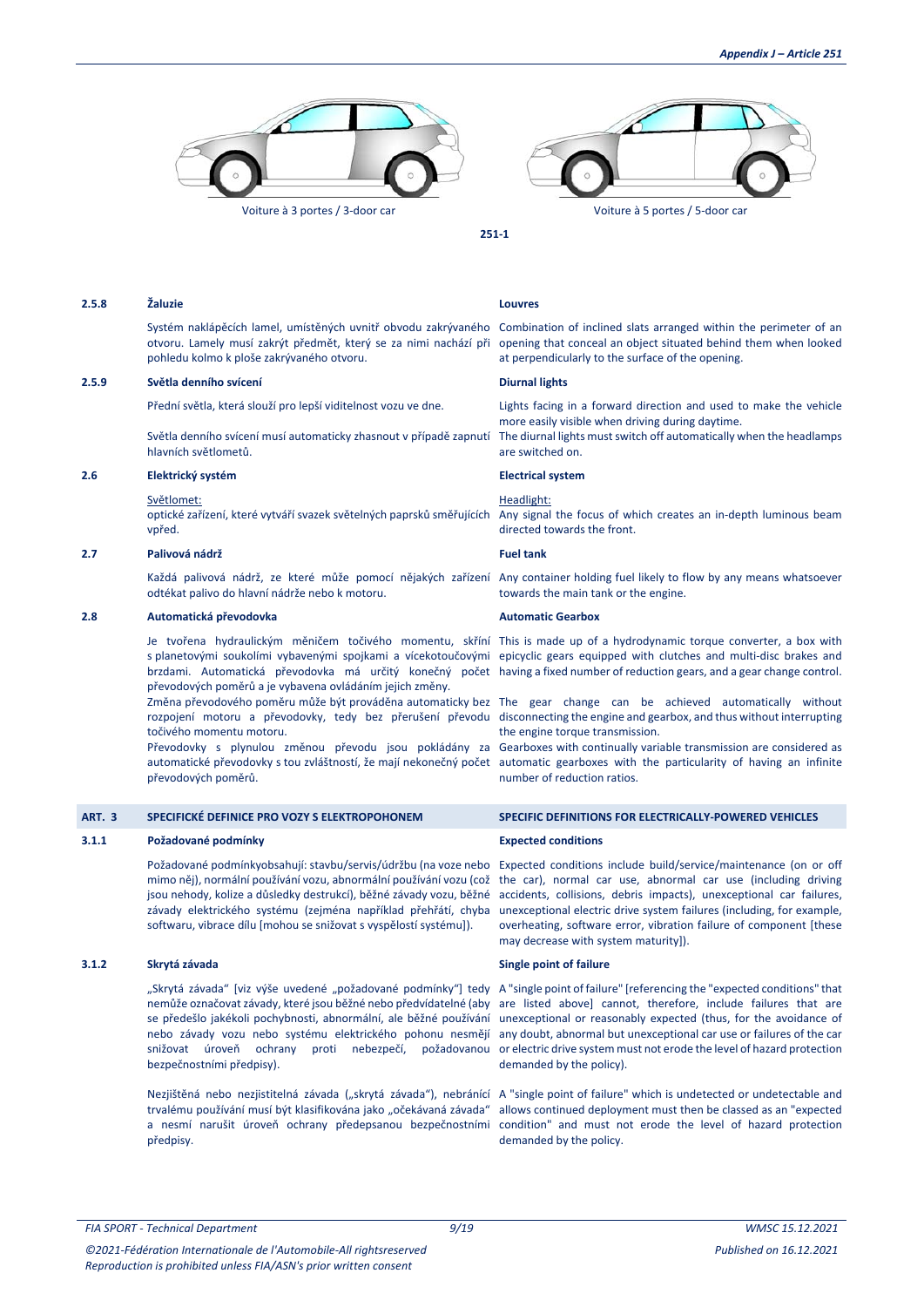### **3.1.3 Dvě úrovně ochrany Two levels of isolation**

Předpis je založen na minimálně dvou úrovních ochrany pro všechny The policy presumes a minimum of two levels of isolation in all "požadované podmínky", z nichž má každá sama o sobě vysoký stupeň spolehlivosti (a představuje tak mimořádně nízkou pravděpodobnost dvojího selhání). Každý prvek ochrany, který není pokládán za prvek s vysokou úrovní ochrany, musí být pokládán za prvek s běžným rizikem, tedy za "požadovanou podmínku", a nesmí narušit úroveň ochrany předepsanou bezpečnostními předpisy.

### **3.1.4 Životu nebezpečný úraz elektrickým proudem Electric shock hazardous to the life of any person**

Za životu nebezpečný úraz elektrickým proudem (příloha J - čl. 253.18.8) se považuje úraz, který je způsoben zásahem elektrickým proudem ze zdroje >60 V DC nebo 30 V AC (hodnoty ISO/DIS 6469‐ 3.2:2010).

# **3.1.5 Elektromobil Electric Road Vehicle**

pohon je zajištěn motorem fungujícím výhradně na elektrickou energii. Elektrická energie je motorem převáděna na energii mechanickou, sloužící pro vlastní pohon (viz EN 13447).

### **3.1.6 Hybridní vozidlo Hybrid Electric Vehicle**

využívajícím pro pohon palivo (spalovací motor)" (ISO 6469‐1:2009). propulsion" (ISO 6469‐1:2009).

# **3.1.6.1** Plně hybridní elektrické vozidlo **Full Hybrid Electric Vehicle Full Hybrid Electric Vehicle**

Hybridní vozidlo, u kterého je elektromotor schopen nejen pomáhat Ahybrid vehicle is one in which the electric motor is able not only to režimu "nulové emise" může být několik kilometrů (dobíjecí hybrid, zero-emission mode in a full hybrid could be several kilometres PHEV) nebo méně.

### **3.1.6.2** Dobíjecí elektrické hybridní vozidlo **Plug-In Hybrid Electric Vehicle** Plug-In Hybrid Electric Vehicle

 Dobíjecí elektrické hybridní vozidlo (PHEV) je hybridní vozidlo, A plug‐in hybrid electric vehicle (PHEV) is a hybrid vehicle, which has vybavené souborem vysokokapacitních baterií, které je možné dobíjet z domácí sítě nebo za pomoci nabíjecích zařízení v klasických hybridech.

Zatímco klasické elektrické hybridy využívají pro pohon kombinaci rekuperace a energie motoru z dobíjení RESS, může dobíjecí el. Hybridní vozidlo fungovat buď jako hybrid se spalovacím motorem the vehicle, plug-ins can operate either as electric vehicles with an (elektromobily s prodlouženým dojezdem, EREV), nebo jako hybridní internal combustion engine backup generator (Extended Range vozidlo s vysokokapacitními bateriemi.

# **3.1.7 Dobíjecí systém pro uchovávání energie (RESS / SYST) Rechargeable Energy Storage System (RESS) (STSY)**

pro uchovávání energie, zahrnující: zdroj pro uchovávání energie (např. setrvačník, kondenzátor, baterie atd.), součásti pro montáž, nezbytných pro jeho normální fungování s výjimkou chladicích kapalin a chladicího zařízení umístěných mimo uložení RESS.

# **3.1.7.1** Setrvačník **Flywheel system**

uchovávat a uvolňovat energii pomocí rotující hmoty (rotor motoru/elektrický generátor).

# **3.1.7.2** Kondenzátory **Capacitors**

kondenzátor (EDLC) zvaný "super kondenzátor" nebo "ultra v elektrickém poli nebo systém (EDLC), umožňující adsorpci a desorpci iontů v elektrolytu k elektrodám.

### **3.1.7.3** Akumulátor **Traction battery**

"expected conditions" with a very high reliability of each (thereby achieving a compounded extremely low probability of dual point of failure). Any aspect of design or procedure that is intended to serve as isolation but is not expected to achieve a normal benchmark of very high reliability must be considered an unexceptional risk and, therefore, an "expected condition" and must not erode the level of hazard protection demanded by the policy.

Electric shock (Appendix J – Article 253.18.8) hazardous to the life of any person is generally considered to be given by a sustained body connection to a source of more than 60 V DC or 30 V AC rms (values taken from ISO/DIS 6469‐3.2:2010).

Elektromobil je silniční vozidlo nezávislé na infrastruktuře, jehož A (pure) electric road vehicle is an electrically propelled and infrastructure independent, exclusively electrically supplied road vehicle in which electric energy is transformed by electrical machine(s) into mechanical energy for traction purposes (from EN 13447).

 Mezinárodní organizace pro normalizaci definuje hybridní vozidlo The International Organisation for Standardisation defines a hybrid (HEV) jako "vozidlo vybavené minimálně jedním dobíjecím electric vehicle (HEV) as: "a vehicle with at least one RESS (Appendix systémem RESS (příloha J - čl. 253.18.7) a dalším zdrojem, J – Article 253.18.7) and one fuelled power source for vehicle

spalovacímu motoru, ale pohánět vozidlo bez pomoci spalovacího assist the IC engine but also to propel the vehicle without the help of motoru v tzv. režimu "nulové emise". Dosah hybridního vozidla v the IC engine, in the so-called zero emission mode. The range of the (Plug‐in Hybrid, PHEV) or fewer.

a large high-capacity battery pack that can be recharged by being plugged into normal household power outlets, as well as using the on‐board charging capabilities of regular hybrids.

While regular electric hybrids require a combination of regenerative braking and energy from the engine to recharge the RESS and propel Electric Vehicles, EREV) or as a regular full hybrid vehicle with a high‐ capacity battery pack.

 Dobíjecí systém pro uchovávání energie (RESS) je kompletní zařízení A Rechargeable Energy Storage System (RESS) (STSY) is the complete kontrolu, řízení a ochranu systému, včetně všech součástí monitor, manage and protect the storage medium including energy storage device, comprising an energy storage medium (e.g. flywheel, capacitor, battery etc..), the components to mount, everything needed for normal operation of the RESS with the exception of all cooling liquid and cooling equipment located outside the RESS housing(s).

Setrvačník je mechanický nebo elektromechanický systém schopný A flywheel system is a mechanical or electromechanical system capable of storing and releasing energy by means of a rotating mass system, such as the rotor of an electric motor/generator.

Kondenzátor (elektrolytický kondenzátor, elektrický dvouvrstvý A capacitor (electrolytic capacitor, Electric Double Layer Capacitor kondenzátor") je zařízení sloužící k uchovávání elektrické energie store electric energy in the electric field or, in the case of the EDLC, (EDLC) named "Super Capacitor" or "Ultra Capacitor") is a device to a system in which an electric charge is stored, permitting the adsorption and desorption of the ions in an electrolyte to electrodes.

*©2021‐Fédération Internationale de l'Automobile‐All rightsreserved Reproduction is prohibited unless FIA/ASN's prior written consent* 

*FIA SPORT ‐ Technical Department 10/19 WMSC 15.12.2021*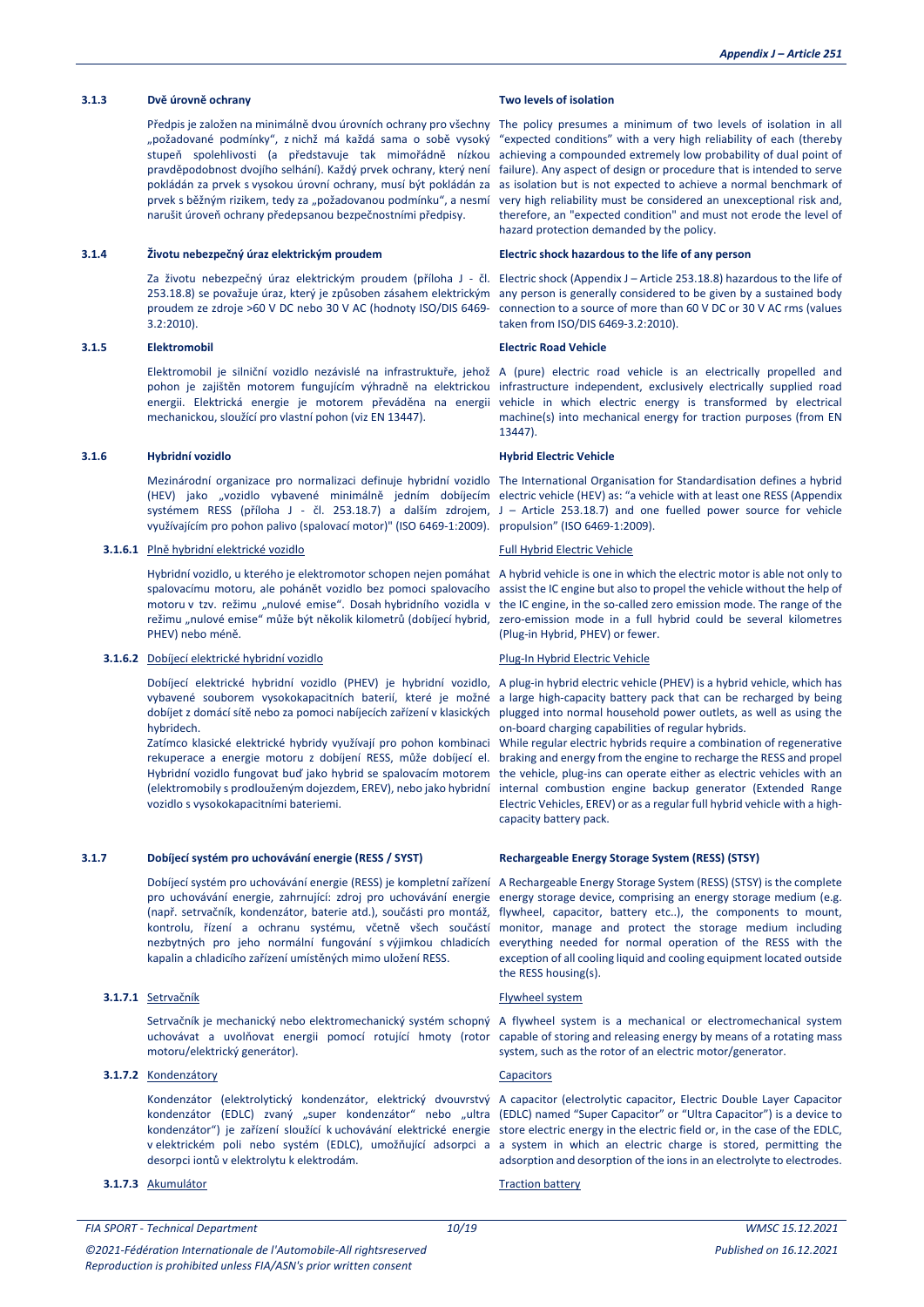Trakční baterie je dobíjecí systém (RESS), který dodává elektrickou The traction battery is a RESS STSY and supplies electric energy to the nebo případně pomocnému okruhu (čl. 3.1.19).

energie kinetické, generátorem nebo nabíjecí jednotkou (pro of kinetic energy or by a generator or by the charging unit (for plugnabíjecí hybridy a plně elektrická vozidla).

Každá baterie ve voze, elektricky připojená k elektrickému okruhu, je Any on-board battery electrically connected to the Power Circuit is pokládána za součást trakční baterie vozidla. Trakční baterieje tvořena několika prvky baterie připojenými elektricky a seskupenými do modulů baterie.

### **3.1.7.4** Sada baterií **Battery pack Battery pack**

Sada baterií je samostatná mechanická sestava, zahrnující moduly Abattery pack is a single mechanical assembly optionally housed by baterií, upevňovací rámy nebo desky, pojistky a spínače a systém řízení baterií. R

ESS může zahrnovat několik sad baterií, vzájemně propojených izolovanými konektory / kabely.

# **3.1.7.5** Modul baterie **Battery module Battery module**

článků elektricky propojených a mechanicky spojených.

článků".

Sada baterií může zahrnovat několik modulů baterie propojených jsou uvnitř sady baterií.

# **3.1.7.6** Článekbaterie Battery cell

článku. Článek je tvořen kladnými a zápornými elektrodami a made of positive and negative electrodes, and an electrolyte. elektrolytem.

Energie ve voze se vypočte jako výsledek součinu nominálního napětí Energetická kapacita musí být vyjádřena ve Wh nebo kWh.

specifikovaném výrobcem baterií.

### **3.1.8 Úraz elektrickým proudem Electric shock**

Fyziologický účinek v důsledku průchodu elektrického proudu Physiological effect resulting from an electric current passing lidským tělem (viz ISO/DIS 6469‐3.2:2010).

# **3.1.9 Maximální provozní napětí Maximum working voltage**

 Maximální hodnota napětí ACvrms nebo napětí DC, které může Highest value of AC voltage root‐mean‐square (rms) or of DC voltage, vzniknout v elektrickém systému za normálních podmínek fungování podle specifikací výrobce, nezávisle na přechodových jevech (viz ISO 6469‐1:2009).

# **3.1.10 Třída napětí B Voltage class B**

 Klasifikace součásti nebo elektrického okruhu do třídy napětí B, pokud je maximální provozní napětí> 30 V AC $_{RMS}$  a  $\leq 1000$  V AC $_{RMS}$ nebo> 60 V DC a ≤ 1 500 V DC (viz ISO 6469-1:2009).

energii elektrickému okruhu, a tedy i motoru (motorům) pohonu Power Circuit and thus to the traction motor(s) and possibly the auxiliary circuit (Article 3.1.19).

Trakční baterieje definována jako vybavení používané k The-traction-battery-is-defined-as-any-equipment-used-for-the prozatímnímu uchovávání elektrické energie dodané přeměnou intermediate storage of electrical energy supplied by the conversion in hybrids and pure electric vehicles).

> considered to be an integral part of the vehicle's traction battery. The traction battery consists of numerous electrically connected battery cells grouped together in battery modules.

a battery compartment, comprising battery modules, retaining frames or trays, fuses and contactors, as well as a battery management system.

The RESS may comprise more than one battery pack connected together with suitably protected cables/connectors between the packs.

Modul baterie je individuální modul, zahrnující článek nebo sadu A battery module is a single unit containing one cell or a set of electrically connected and mechanically assembled cells.

Modul baterie je také označován jako "řetěz baterií" nebo "řetěz A Battery Module is also known as a "battery string" or "string of cells".

mezi sebou pro dosažení vyššího napětí nebo proudu. Tato zapojení connected together to obtain higher current or voltage. These The Battery Pack(s) may comprise more than one Battery Module connections are inside the Battery Pack.

Článek baterie je zařízení pro uchovávání elektrochemické energie, A cell is an electrochemical energy storage device of which the jehož nominální napětí je nominálním napětím elektrochemického nominal voltage is the electrochemical couple nominal voltage,

# **3.1.7.7 Energetickákapacitatrakčníbaterie Energy capacity of the traction battery**

Kapacita C1 je kapacita baterie, měřená v Ah při normální provozní The capacity C1 is the capacity of the battery in Ah at the normal teplotě baterie a při úplném vybití baterie po dobu maximálně 1 hod. battery operating temperature and for a complete battery discharge trakční baterie vozu vyjádřeného ve Voltech a kapacity C1 v Ah. the nominal voltage of the vehicle's traction battery in volts and the within 1 hour. The on-board energy is calculated by the product of capacity C1 in Ah. The energy capacity must be expressed in Wh or kWh respectively.

### **3.1.7.8** Systémřízeníbaterií **Battery Management System**

 Systém řízení baterií (BMS) je součástí RESS a je důležitým The Battery Management System (BMS) is part of the RESS and an bezpečnostním systémem. Zahrnuje monitorovací okruh a volitelný important safety system. It comprises a monitoring and optionally a okruh vyrovnání napětí. Ten je důležitý pro to, aby napětí (každého charge-balancing circuit to keep all cells, at any time and under any jednotlivého) všech článků bylo stále na úrovni nabití napětí charge ordischarge conditions, within the specified voltage range given by the battery manufacturer.

through a human body (from ISO/DIS 6469‐3.2:2010).

which may occur in an electric system under any normal operating conditions according to the manufacturer's specifications, disregarding transients (from ISO 6469‐1:2009).

Classification of an electric component or circuit as belonging to voltage class B, if its maximum working voltage is > 30 V AC<sub>RMS</sub> and  $\leq$ 1000 V AC $_{RM}$ , or > 60 V DC and ≤ 1500 V DC, respectively (from ISO 6469‐1:2009).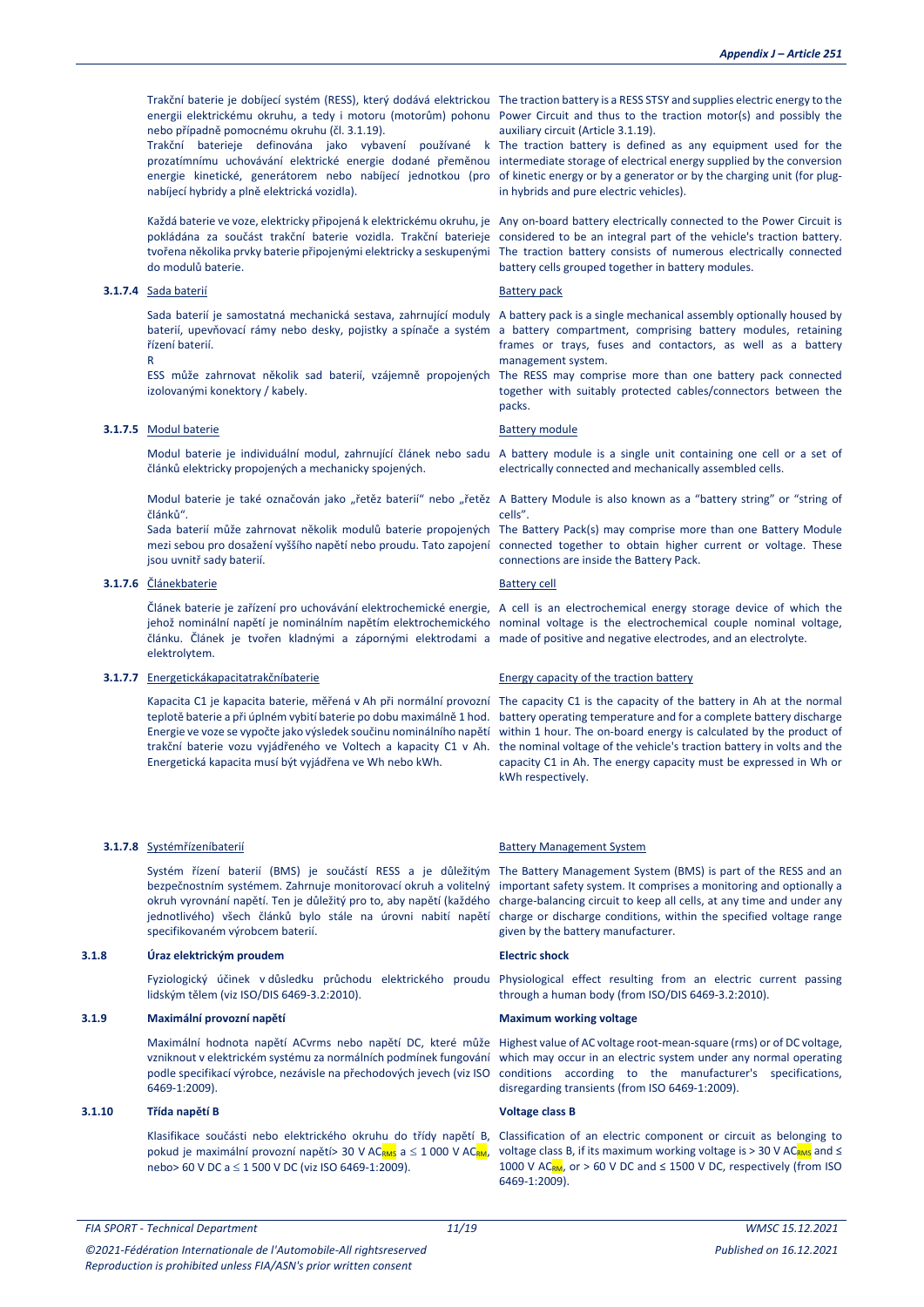|        | RESS.                                                                                                                 | Maximální napětí musí být měřeno minimálně 15 minut po nabití The maximum voltage must be measured at least 15 minutes after<br>the charging of the RESS has ended.                                                                                                                                                                                                                                                                                                                                                                                                                                                                                                                                                                                                                                                                                                                                                                                                                                                      |
|--------|-----------------------------------------------------------------------------------------------------------------------|--------------------------------------------------------------------------------------------------------------------------------------------------------------------------------------------------------------------------------------------------------------------------------------------------------------------------------------------------------------------------------------------------------------------------------------------------------------------------------------------------------------------------------------------------------------------------------------------------------------------------------------------------------------------------------------------------------------------------------------------------------------------------------------------------------------------------------------------------------------------------------------------------------------------------------------------------------------------------------------------------------------------------|
| 3.1.12 | Vzdušná vzdálenost                                                                                                    | <b>Clearance</b>                                                                                                                                                                                                                                                                                                                                                                                                                                                                                                                                                                                                                                                                                                                                                                                                                                                                                                                                                                                                         |
|        | Nejkratší vzdušná vzdálenostmezi vodivými díly.                                                                       | Shortest distance in air between conductive parts.                                                                                                                                                                                                                                                                                                                                                                                                                                                                                                                                                                                                                                                                                                                                                                                                                                                                                                                                                                       |
| 3.1.13 | Povrchová vzdálenost                                                                                                  | <b>Creepage distance</b>                                                                                                                                                                                                                                                                                                                                                                                                                                                                                                                                                                                                                                                                                                                                                                                                                                                                                                                                                                                                 |
|        | mezi dvěma vodivými díly.                                                                                             | Nejkratší vzdálenost podél povrchu pevného izolačního materiálu Shortest distance along the surface of a solid insulating material<br>between two conductive parts.                                                                                                                                                                                                                                                                                                                                                                                                                                                                                                                                                                                                                                                                                                                                                                                                                                                      |
| 3.1.14 | Elektrický okruh                                                                                                      | <b>Power Circuit</b>                                                                                                                                                                                                                                                                                                                                                                                                                                                                                                                                                                                                                                                                                                                                                                                                                                                                                                                                                                                                     |
|        | elektrického vybavení, které jsou používány k pohonu/řízení vozidla. equipment that are used for driving the vehicle. | Elektrický okruh (elektrický výkon) je tvořen všemi částmi The Power Circuit consists of all those parts of the electrical                                                                                                                                                                                                                                                                                                                                                                                                                                                                                                                                                                                                                                                                                                                                                                                                                                                                                               |
|        | motor/motory pohonu.                                                                                                  | Elektrický okruh zahrnuje RESS (čl. 3.1.7), výkonovou elektroniku The Power Circuit comprises the RESS (Article 3.1.7), the power<br>(usměrňovač, měnič) pro motor/motory pohonu (čl. 3.1.22), spínače electronics (converter, chopper) for the drive motor(s) (Article<br>hlavního odpojovače (čl. 3.1.14.3), hlavní odpojovač řidiče (čl. 3.1.22), the contactor(s) of the General Circuit Breaker (Article<br>3.1.20), manuální odpojovač (čl. 3.1.14.6), pojistky (čl. 3.1.14.2), 3.1.14.3), the Driver Master Switch (Article 3.1.20), the manually<br>kabely a vodiče (čl. 3.1.14.1a), konektory, generátor/generátory a operated Service Switch (Article 3.1.14.6), fuses (Article 3.1.14.2),<br>cables and wires (Article 3.1.14.1a), connectors, the generator(s) and<br>the drive motor(s).                                                                                                                                                                                                                    |
|        | 3.1.14.1 Výkonová sběrnice                                                                                            | <b>Power Bus</b>                                                                                                                                                                                                                                                                                                                                                                                                                                                                                                                                                                                                                                                                                                                                                                                                                                                                                                                                                                                                         |
|        | pohonu.                                                                                                               | Výkonová sběrnice je elektrický okruh používaný pro rozvod energie The Power Bus is the electric circuit used for energy distribution<br>mezi generátorem, RESS (např. pomocí trakční baterie) a systémem between the generator, the RESS (e.g. traction battery) and the<br>pohonu. Je tvořen výkonovou elektronikou a motorem/motory propulsion system, which consists of the power electronics and the<br>drive motor(s).                                                                                                                                                                                                                                                                                                                                                                                                                                                                                                                                                                                             |
|        | a. Typy izolace kabelů a vodičů<br>Dále uvedené definice odpovídají normě ISO/TR 8713:2012.                           | Insulation types of cables and wires<br>The following definitions are in accordance with ISO/TR 8713:2012.                                                                                                                                                                                                                                                                                                                                                                                                                                                                                                                                                                                                                                                                                                                                                                                                                                                                                                               |
|        | <b>b.</b> Základní izolace<br>proti dotyku (pokud nedojde k selhání).                                                 | <b>Basic insulation</b><br>Izolace živých dílů (čl. 3.1.16) nezbytná pro zajištění základní ochrany Insulation of live parts (Article 3.1.16) necessary to provide<br>protection against contact (in a no-fault condition).                                                                                                                                                                                                                                                                                                                                                                                                                                                                                                                                                                                                                                                                                                                                                                                              |
|        | c. Dvojitá izolace<br>Izolace zahrnující základní izolaci a izolaci dodatečnou.                                       | Double insulation<br>Insulation comprising both basic insulation and supplementary<br>insulation.                                                                                                                                                                                                                                                                                                                                                                                                                                                                                                                                                                                                                                                                                                                                                                                                                                                                                                                        |
|        | d. Zesílená izolace<br>úrazu elektrickým proudem, ekvivalentní dvojité izolaci.                                       | Reinforced insulation<br>Systém izolace aplikovaný na živé díly, který zajišťuje ochranu proti Insulation system applied to live parts, which provides protection<br>against electric shock; equivalent to double insulation.                                                                                                                                                                                                                                                                                                                                                                                                                                                                                                                                                                                                                                                                                                                                                                                            |
|        | izolace nebo izolace dodatečná.                                                                                       | Pozn.: Reference na izolační systém neznamená nutně, že izolace je NOTE: The reference to an insulation system does not necessarily<br>tvořena homogenním prvkem. Izolace může zahrnovat více vrstev, imply that the insulation is a homogeneous piece. It may comprise<br>které nemohou být předmětem oddělených zkoušek jako základní several layers, which cannot be tested individually as either basic<br>insulation or supplementary insulation.                                                                                                                                                                                                                                                                                                                                                                                                                                                                                                                                                                   |
|        | e. Dodatečná izolace<br>izolace.                                                                                      | <b>Supplementary insulation</b><br>Nezávislá izolace aplikovaná navíc k základní izolaci pro zajištění Independent insulation, applied in addition to basic insulation, in<br>ochrany proti úrazu elektrickým proudem v případě selhání základní order to provide protection against electric shock in the event of a<br>failure of the basic insulation.                                                                                                                                                                                                                                                                                                                                                                                                                                                                                                                                                                                                                                                                |
|        | 3.1.14.2 Ochrana proti přepětí (pojistky)                                                                             | Overcurrent trip (fuses)                                                                                                                                                                                                                                                                                                                                                                                                                                                                                                                                                                                                                                                                                                                                                                                                                                                                                                                                                                                                 |
|        | určitý limit během určitého časového období (i <sup>2</sup> t).                                                       | Ochrana proti přepětí je prvek, který okamžitě přeruší elektrický An overcurrent trip is a device that automatically interrupts the<br>proud v okruhu, v němž se nachází, pokud intenzita proudu přesáhne electrical current in the circuit in which it is installed if the level of<br>this current i exceeds a defined limit value for a specific period of<br>time $(i2t)$ .                                                                                                                                                                                                                                                                                                                                                                                                                                                                                                                                                                                                                                          |
|        | 3.1.14.3 Hlavní odpojovač                                                                                             | <b>General Circuit Breaker</b>                                                                                                                                                                                                                                                                                                                                                                                                                                                                                                                                                                                                                                                                                                                                                                                                                                                                                                                                                                                           |
|        | systémy ve vozidle.                                                                                                   | Termín "hlavní odpojovač" označuje společně všechna relé nebo The term General Circuit Breaker refers collectively to the relays or<br>spínače, které se aktivují tlačítkem nouzového zastavení (čl. contactors which are actuated by the Emergency Stop Switches<br>3.1.14.4), aby izolovaly od všech zdrojů napájení všechny elektrické (Article 3.1.14.4) to isolate all the electrical systems in the vehicle<br>from any power sources.<br>Spínač/spínače použitý pro hlavní odpojovač musí být nejiskřivý. Pro The contactor(s) used for the General Circuit Breaker must be a<br>zamezení roztavení elektrických kontaktů spínače, musí být jeho [1 <sup>2</sup> t] spark-proof model. In order to prevent contact melting of the<br>(tj. intenzita na druhou - v Ampérech - násobená časem - contactor its [I <sup>2</sup> t] (ampere squared seconds characteristics,<br>v sekundách - představující tepelnou energii vyzářenou přes kontakt representing heat energy dissipated on the breaker contacts during |

*FIA SPORT ‐ Technical Department 12/19 WMSC 15.12.2021* 

*©2021‐Fédération Internationale de l'Automobile‐All rightsreserved Reproduction is prohibited unless FIA/ASN's prior written consent* 

během jeho otevření nebo zavření) dostatečná pro zajištění switching) must be sufficient to guarantee the proper operation of odpovídajícího fungování hlavního spínače, a to i v případě silného the General Circuit Breaker even under surge current conditions, in

particular those occurring during the connection of the RESS to the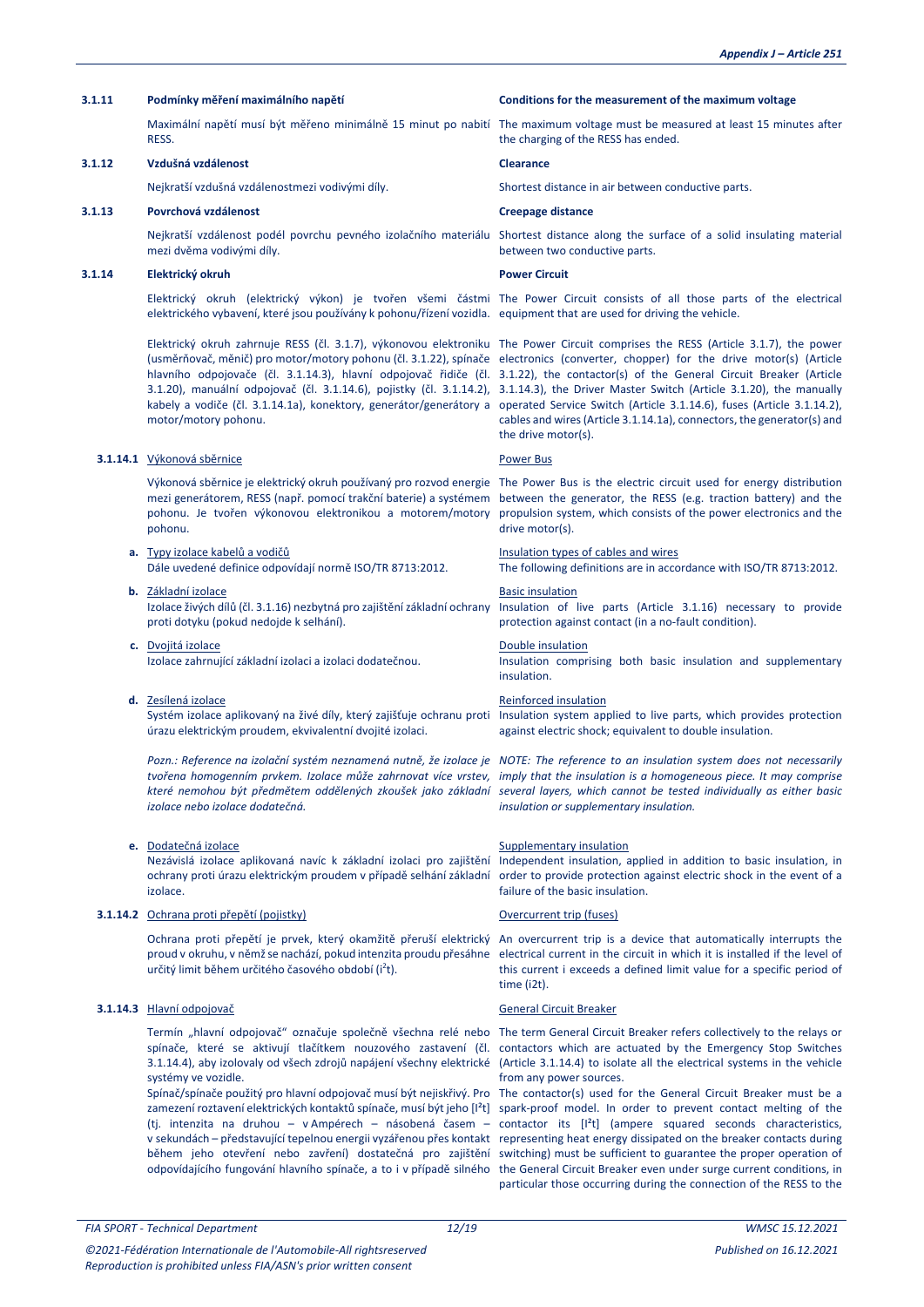zatížení, zejména při připojení RESS k výkonové sběrnici. Případně by Power Bus. If appropriate, a pre-charge relay should be used to mělo být použito relé předběžného zatížení. Hlavní odpojovač MUSÍ mít mechanické kontakty. Polovodičová zařízení jsou zakázána. Spínač musí zajišťovat fungování v případě nárazu. prevent welding of the contacts. The General Circuit Breaker MUST use mechanical contacts. Semiconductor devices are not permitted. The contactor must guarantee operation under crash conditions. **3.1.14.4**  Tlačítka nouzového zastavení Emergency Stop Switches Tlačítka nouzového zastavení řídí hlavní odpojovač. The Emergency Stop Switches control the General Circuit Breaker. **3.1.14.5** Uzemnění elektrického okruhu **Manuel Valence Power Circuit Ground** 

voltage.

 Uzemnění elektrického okruhu je potenciál uzemnění elektrického okruhu napájení. Obecně se jedná o záporný pól U<sub>B</sub> RESS nebo o 50 Circuit. Typically this is the –U<sub>B</sub> pole of the RESS, or 50 % of the RESS % napětí RESS.

# **3.1.14.6** Jistič Service Switch

 Jistič je umístěn v krytu RESS (STSY) a připojuje všechna zařízení RESS The Service Switch is located at the RESS (STSY) housing and connects (STSY) (čl. 3.1.7) k elektrickému okruhu (čl. 3.1.14) nebo je odpojuje. Když je jistič v poloze "off", musejí být jeho hlavní spínače sejmuty a uchovávány mimo vozidlo. Pouhá vizuální kontrola umožní zjistit, že elektrický okruh je bez napětí.

**3.1.15 Uzemnění šasi, uzemnění vozidla a potenciál uzemnění Electric Chassis Ground, Vehicle Ground and Earth Potential**

 Elektrické uzemnění šasi (vozidla a karoserie), dále nazývané "uzemnění šasi", je referenční elektrický potenciál (potenciál uzemnění, pokud je vozidlo dobíjeno ze sítě) všech vodivých dílů karoserie včetně šasi a bezpečnostní struktury. Pomocné uzemnění musí být připojeno k uzemnění šasi. Vodivé skříňky RESS a jednotek elektrického okruhu jako je motor (motory) a spínače musí mít pevná spojení s uzemněním šasi.

# **3.1.15.1 Hlavní bod uzemnění** Main Ground Point

Ústřední bod referenčního elektrického potenciálu se tedy nazývá reference potential is henceforth named "Main Ground Point". "hlavní bod uzemnění".

### **3.1.16 Živá část Live Part**

podmínek napětí.

# **3.1.17 Vodivá část Conductive part**

Část schopná vést elektrický proud.

*Pozn.: I když nemusí být za normálních provozních podmínek pod izolace.* 

### **3.1.18 Přístupná vodivá část Exposed conductive part**

ISO/DIS 6469‐3.2:2010).

*ale přístupnou vodivou částí výkonového vybavení].* 

*60529.* 

# **3.1.19** Palubní okruh **Auxiliary Circuit Laurence Auxiliary Circuit** Auxiliary Circuit

případně k fungování spalovacího motoru.

the Power Circuit is de‐energized.

Electric Chassis (Vehicle and Bodywork) Ground, hereinafter named "Chassis Ground", is the electrical reference potential (earth potential if the vehicle is recharged from the grid) of all conductive parts of the bodywork including the chassis and the safety structure. Auxiliary ground must be connected to chassis ground. The conductive cases of the RESS and of Power Circuit units such as motor(s) and contactors must have robust connections to Chassis Ground.

Power Circuit Ground is the ground potential of the electrical Power

or disconnects all RESS (STSY) devices (Article 3.1.7) from the Power Circuit (Article 3.1.14). In the off position of the Service Switch its essential contactors have to be removed and kept dislocated from the vehicle. Everybody will recognize just by visual inspection that

Rozvod vyšších proudů v rámci sítě musí být proveden podle The distribution of high currents in a network must be made in a starhvězdicové konfigurace, nikoli do smyčky. Tím je zabráněno vzniku point configuration and not in a loop, in order to avoid potential případných odchylek potenciálu uzemnění v důsledku toku proudu. shifts resulting from current flows. The star-point of the electrical

 Vodič nebo vodivý díl vyrobené k tomu, podléhající za normálních Conductor or conductive part intended to be electrically energized in normal use.

Part capable of conducting electric current.

*napětím, může se dostat pod napětí v případě selhání základní operating conditions, it may become electrically energized under NOTE: Although not necessarily electrically energized in normal fault conditions of the basic insulation.* 

Vodivá část elektrického vybavení, kteréje možné se dotknout Conductive partof the electric equipment, which can be touched by zkoušečkouIPXXB. Pod napětí se dostane v případě závady (viz a test finger according to IPXXB and which is not normally live, but which may become live under fault conditions (from ISO/DIS 6469-3.2:2010).

Pozn. 1: Tento pojem je přiřazen specifickému elektrickému okruhu: NOTE 1: This concept is relative to a specific electrical circuit: a live část pod napětím v okruhu může být přístupnou vodivou částí v jiném part in one circuit may be an exposed conductive part in another [e.g. okruhu [např. karoserie vozidla může být živou částí pomocné sítě, the body of a vehicle may be a live part of the auxiliary network but *an exposed conductive part of the Power Circuit].* 

*Pozn. 2: Specifikace zkušebního prstu IPXXB viz ISO 20653 nebo CEI NOTE 2: For the specification of the IPXXB test finger, see ISO 20653 or IEC 60529.* 

Palubní okruh (síť) je tvořen všemi částmi elektrického vybavení, The Auxiliary Circuit (Network) consists of all those parts of the které jsou používány k signalizaci, osvětlení nebo komunikaci a electrical equipment used for signalling, lighting or communication and optionally to operate the IC engine.

*FIA SPORT ‐ Technical Department 13/19 WMSC 15.12.2021*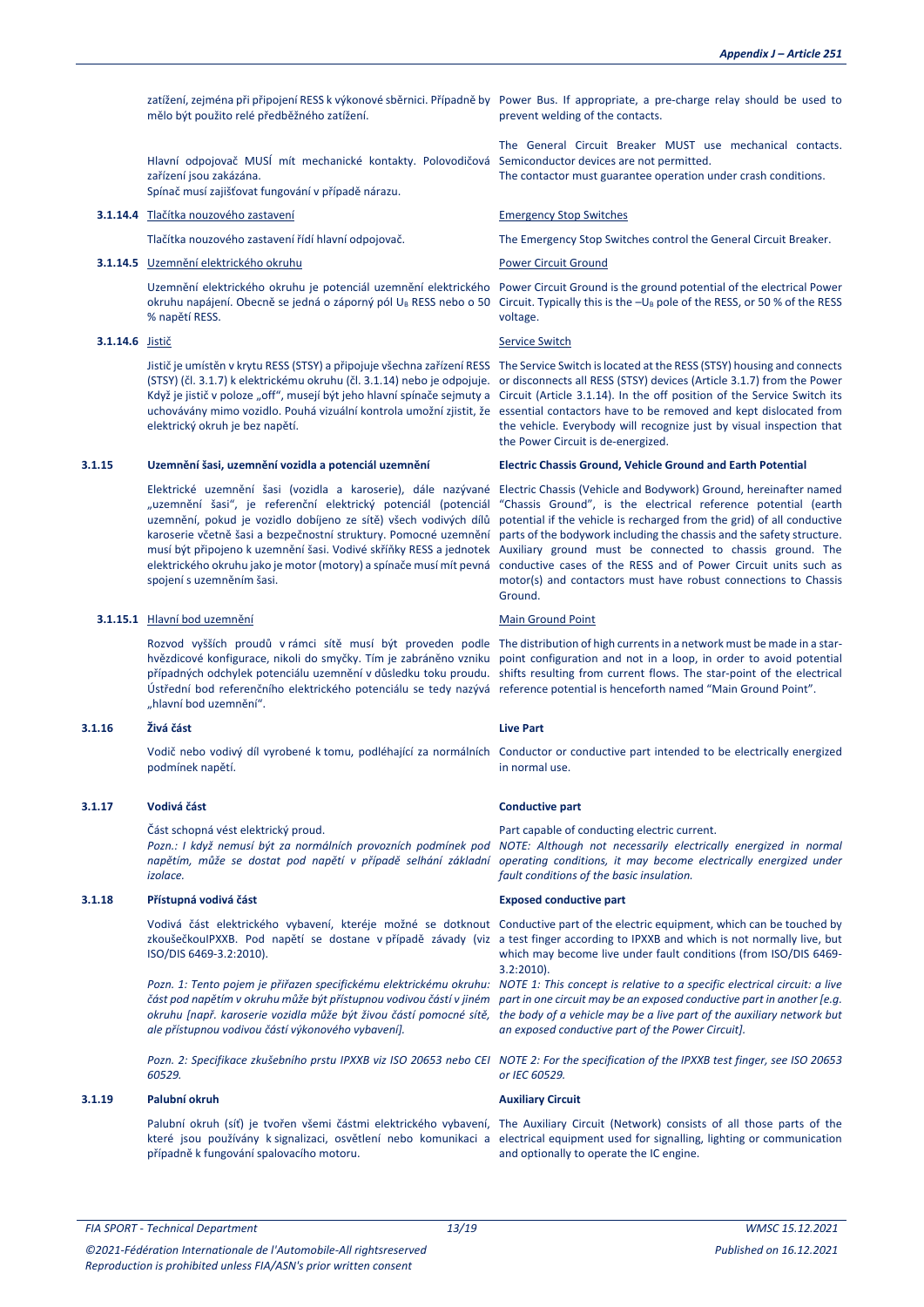|        | 3.1.19.1 Pomocná baterie                                                                                                                                                                                                                                   | <b>Auxiliary battery</b>                                                                                                                                                                                                                                                                                                                                                                                                                                                                                                                                                                |
|--------|------------------------------------------------------------------------------------------------------------------------------------------------------------------------------------------------------------------------------------------------------------|-----------------------------------------------------------------------------------------------------------------------------------------------------------------------------------------------------------------------------------------------------------------------------------------------------------------------------------------------------------------------------------------------------------------------------------------------------------------------------------------------------------------------------------------------------------------------------------------|
|        | $3.1.7.3$ ).                                                                                                                                                                                                                                               | Pomocná baterie dodává energii pro signalizaci, osvětlení nebo The auxiliary battery supplies energy for signalling, lighting or<br>komunikaci a případně pro elektrické vybavení, které je používáno communication and optionally to the electrical equipment used for<br>k fungování spalovacíhomotoru. Místo pomocné baterie může být the IC engine. A galvanically isolated DC to DC converter powered by<br>použit galvanicky izolovaný měnič DC-DC napájený trakční baterií (čl. the traction battery (Article 3.1.7.3) may be used as a substitute for<br>the auxiliary battery. |
|        | 3.1.19.2 Pomocné uzemnění                                                                                                                                                                                                                                  | <b>Auxiliary Ground</b>                                                                                                                                                                                                                                                                                                                                                                                                                                                                                                                                                                 |
|        | Pomocné uzemnění musí mít pevné připojení k uzemnění šasi.                                                                                                                                                                                                 | Pomocné uzemnění je potenciál uzemnění palubního okruhu. Auxiliary Ground is the ground potential of the Auxiliary Circuit.<br>Auxiliary Ground must have a robust connection to Chassis Ground.                                                                                                                                                                                                                                                                                                                                                                                        |
| 3.1.20 | Hlavní odpojovač jezdce                                                                                                                                                                                                                                    | <b>Driver Master Switch</b>                                                                                                                                                                                                                                                                                                                                                                                                                                                                                                                                                             |
|        | okruh za normálních podmínek fungování k napětí nebo ho od něj energise the Power Circuit under normal operating conditions:<br>odpojit:                                                                                                                   | Hlavní odpojovač jezdce je zařízení umožňující připojit elektrický The Driver Master Switch (DMS) is a device to energise or de-                                                                                                                                                                                                                                                                                                                                                                                                                                                        |
|        | fungování spalovacíhomotoru<br>а                                                                                                                                                                                                                           | • s výjimkou veškerého elektrického vybavení nezbytného pro • with the exception of all electrical equipment needed to run the IC<br>engine;<br>and                                                                                                                                                                                                                                                                                                                                                                                                                                     |
|        | · s výjimkou systémů nezbytných<br>- pro kontrolu izolačního odporu mezi uzemněním šasi a<br>elektrickým okruhem<br>- pro kontrolu maximálního napětí mezi uzemněním šasi a<br>uzemněním elektrického okruhu a<br>- pro ovládání bezpečnostních ukazatelů. | • with the exception of the systems needed<br>- to monitor the isolation resistance between Chassis Ground and<br><b>Power Circuit</b><br>- to monitor the maximum voltage between Chassis Ground and<br>Power Circuit Ground and<br>- to operate the safety indications.                                                                                                                                                                                                                                                                                                               |
| 3.1.21 | Bezpečnostní ukazatele                                                                                                                                                                                                                                     | <b>Safety Indications</b>                                                                                                                                                                                                                                                                                                                                                                                                                                                                                                                                                               |
|        | napětím a "Safe", že je bez napětí.                                                                                                                                                                                                                        | Bezpečnostní ukazatele musí jasně udávat stav "Live" nebo "Safe" Safety Indications must clearly show the "Live" or "Safe" condition<br>elektrického okruhu. "Live" znamená, že elektrický okruh je pod of the Power Circuit. "Live" means that the Power Circuit is energised<br>and "Safe" means that the Power Circuit is off.                                                                                                                                                                                                                                                       |
| 3.1.22 | Elektrický motor                                                                                                                                                                                                                                           | <b>Electric Motor</b>                                                                                                                                                                                                                                                                                                                                                                                                                                                                                                                                                                   |
|        | mechanickou.                                                                                                                                                                                                                                               | Elektrický motor je rotační zařízení, které mění elektrickou energii na The electric motor is a rotating machine which transforms electrical<br>energy into mechanical energy.                                                                                                                                                                                                                                                                                                                                                                                                          |
| 3.1.23 | Elektrický generátor                                                                                                                                                                                                                                       | <b>Electric Generator</b>                                                                                                                                                                                                                                                                                                                                                                                                                                                                                                                                                               |
|        | energii na energii elektrickou.                                                                                                                                                                                                                            | Elektrický generátor je rotační zařízení, které mění mechanickou The electric generator is a rotating machine which transforms<br>mechanical energy into electrical energy.                                                                                                                                                                                                                                                                                                                                                                                                             |
| 3.1.24 | Podmínky pro měření maximálního napětí                                                                                                                                                                                                                     | Conditions for the measurement of the maximum voltage                                                                                                                                                                                                                                                                                                                                                                                                                                                                                                                                   |
|        | záznamu dat (DRS).                                                                                                                                                                                                                                         | Maximální napětí je trvale sledováno FIA za pomoci systému The maximum voltage will be permanently monitored by the FIA via<br>a Data Recording System (DRS).                                                                                                                                                                                                                                                                                                                                                                                                                           |
| 3.1.25 | Obložení prostoru pro posádku                                                                                                                                                                                                                              | <b>Cockpit padding</b>                                                                                                                                                                                                                                                                                                                                                                                                                                                                                                                                                                  |
|        | typu musí být možné rychle a bez pomoci nářadí sejmout.                                                                                                                                                                                                    | Nestrukturní prvky umístěné v prostoru pro posádku výhradně Non-structural parts placed within the cockpit for the sole purpose<br>s cílem zlepšit pohodlí a bezpečnost jezdce. Veškeré vybavení tohoto of improving driver comfort and safety. All such material must be<br>quickly removable without the use of tools.                                                                                                                                                                                                                                                                |
| 3.1.26 | Hlavní struktura                                                                                                                                                                                                                                           | <b>Main structure</b>                                                                                                                                                                                                                                                                                                                                                                                                                                                                                                                                                                   |
|        | zadního zavěšení.                                                                                                                                                                                                                                          | Plně odpružená část struktury vozidla, na kterou jsou přenášena The fully sprung structure of the vehicle to which the suspension<br>zatížení zavěšení a/nebo pružin, a nacházející se podélně od bodu and/or spring loads are transmitted, extending longitudinally from<br>předního zavěšení nejvíce vpředu na šasi k bodu nejvíce vzadu the foremost point of the front suspension on the chassis to the<br>rearmost point of the rear suspension.                                                                                                                                   |
| 3.1.27 | Zavěšení                                                                                                                                                                                                                                                   | <b>Sprung Suspension</b>                                                                                                                                                                                                                                                                                                                                                                                                                                                                                                                                                                |
|        | vzhledem k celku šasi/karoserie prostřednictvím závěsu.                                                                                                                                                                                                    | Prostředek, jehož pomocí jsou všechna kompletní kola zavěšena The means whereby all complete wheels are suspended from the<br>body/chassis unit by a spring medium.                                                                                                                                                                                                                                                                                                                                                                                                                     |
| 3.1.28 | Aktivní zavěšení                                                                                                                                                                                                                                           | <b>Active Suspension</b>                                                                                                                                                                                                                                                                                                                                                                                                                                                                                                                                                                |
|        | výšky zavěšení, když je vůz v pohybu.                                                                                                                                                                                                                      | Jakýkoli systém umožňující kontrolu jakékoli části zavěšení nebo Any system which allows control of any part of the suspension or of<br>the trim height when the car is moving.                                                                                                                                                                                                                                                                                                                                                                                                         |
| 3.1.29 | Bezpečnostní klec                                                                                                                                                                                                                                          | <b>Safety Cell</b>                                                                                                                                                                                                                                                                                                                                                                                                                                                                                                                                                                      |
|        | uchovávání elektrické energie.                                                                                                                                                                                                                             | Uzavřená struktura zahrnující prostor pro posádku a prostor pro A closed structure containing the cockpit and the electric storage<br>compartment.                                                                                                                                                                                                                                                                                                                                                                                                                                      |
| 3.1.30 | Kompozitní struktura                                                                                                                                                                                                                                       | <b>Composite structure</b>                                                                                                                                                                                                                                                                                                                                                                                                                                                                                                                                                              |
|        |                                                                                                                                                                                                                                                            | Nehomogenní materiály, jejichž průřez je tvořen buď dvěma Non-homogeneous materials which have a cross-section comprising<br>vrstvami nalepenými z obou stran centrálního jádra, nebo sledem either two skins bonded to each side of a core material or an                                                                                                                                                                                                                                                                                                                              |

vrstev tvořících laminát.

assembly of plies which form one laminate.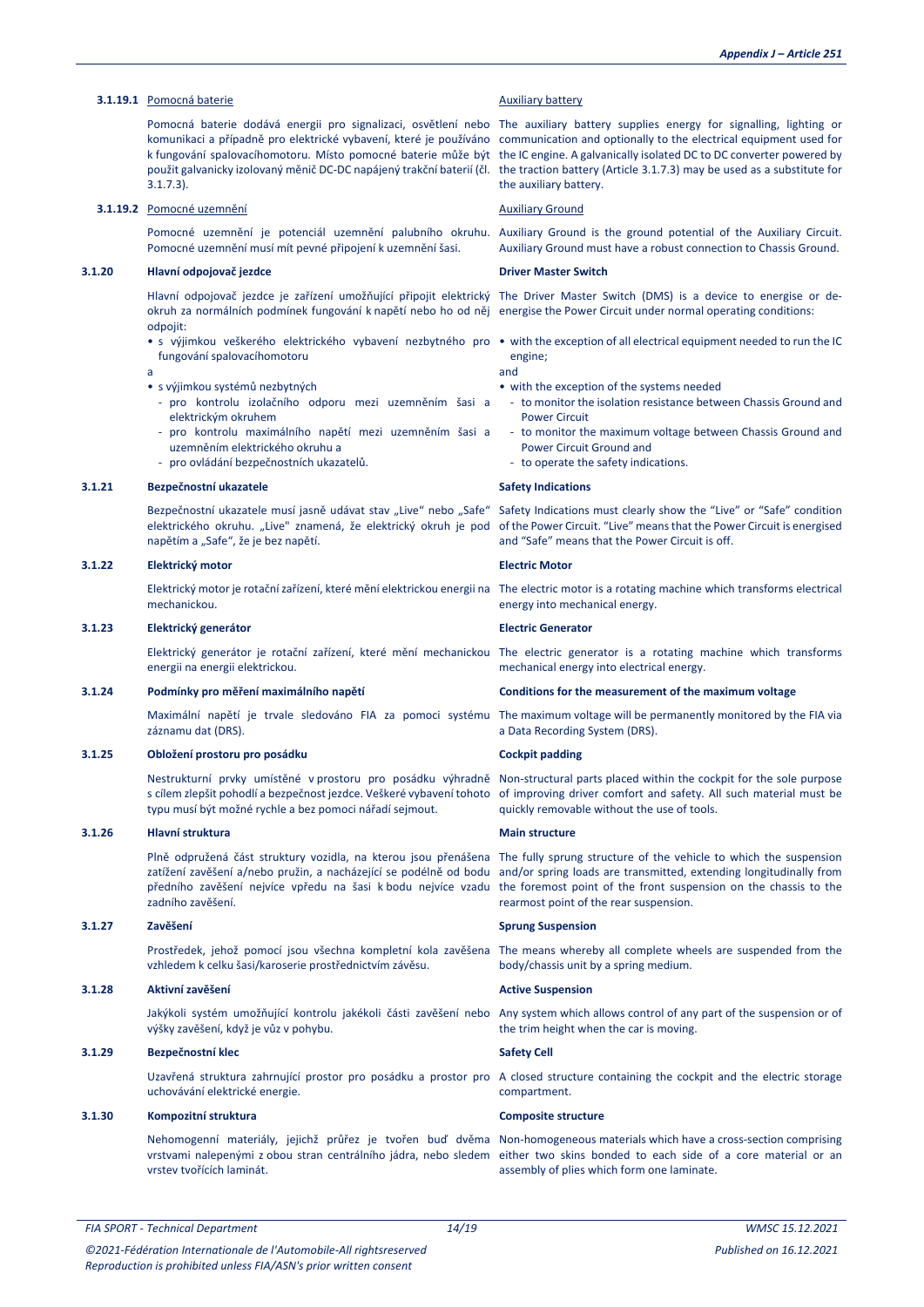dimensioned boundary to which it is referenced; if it is not, it will be

considered open.

| 3.1.31 | <b>Telemetrie</b>                                                                                                                                         | <b>Telemetry</b>                                                                                                                                                                                                                                                                                                                                                                                                                                                                                                                                                                     |
|--------|-----------------------------------------------------------------------------------------------------------------------------------------------------------|--------------------------------------------------------------------------------------------------------------------------------------------------------------------------------------------------------------------------------------------------------------------------------------------------------------------------------------------------------------------------------------------------------------------------------------------------------------------------------------------------------------------------------------------------------------------------------------|
|        | Přenos dat mezi pohybujícím se vozem a boxem.                                                                                                             | The transmission of data between a moving car and the pit.                                                                                                                                                                                                                                                                                                                                                                                                                                                                                                                           |
| 3.1.32 | <b>Kamera</b>                                                                                                                                             | Camera                                                                                                                                                                                                                                                                                                                                                                                                                                                                                                                                                                               |
|        | Televizní kamery.                                                                                                                                         | <b>Television cameras</b>                                                                                                                                                                                                                                                                                                                                                                                                                                                                                                                                                            |
| 3.1.33 | Schránka kamery                                                                                                                                           | <b>Camera housing</b>                                                                                                                                                                                                                                                                                                                                                                                                                                                                                                                                                                |
|        | příslušný soutěžící do vozu místo kamery.                                                                                                                 | Zařízení stejného tvaru a hmotnosti jako kamera, které dodává A device which is identical in shape and weight to a camera and<br>which is supplied by the relevant competitor for fitting to his car in<br>lieu of a camera.                                                                                                                                                                                                                                                                                                                                                         |
| 3.1.34 | Brzdový třmen                                                                                                                                             | <b>Brake Calliper</b>                                                                                                                                                                                                                                                                                                                                                                                                                                                                                                                                                                |
|        | systému.                                                                                                                                                  | Všechny části brzdového systému s výjimkou brzdových kotoučů, All parts of the braking system outside the safety cell, other than<br>brzdových destiček, pístů třmenu, brzdových hadiček a příslušenství, brake discs, brake pads, calliper pistons, brake hoses and fittings,<br>které je pod tlakem brzdění namáháno. Šrouby nebo čepy, které jsou which are stressed when subjected to the braking pressure. Bolts or<br>použity jako upevnění, nejsou pokládány za součást brzdového studs which are used for attachment are not considered to be part<br>of the braking system. |
| 3.1.35 | Kontrolováno elektronicky                                                                                                                                 | <b>Electronically controlled</b>                                                                                                                                                                                                                                                                                                                                                                                                                                                                                                                                                     |
|        | Jakýkoli proces nebo systém řízení používající polovodiče nebo Any command system or process that utilises semi-conductor or<br>termionickou technologii. | thermionic technology.                                                                                                                                                                                                                                                                                                                                                                                                                                                                                                                                                               |

# **3.1.36 Otevřené a uzavřené úseky Open and closed sections**

 Úsek je pokládán za uzavřený, pokud se celý nachází uvnitř limitu, A section will be considered closed if it is fully complete within the který jej definuje. V opačném případě je pokládán za otevřený.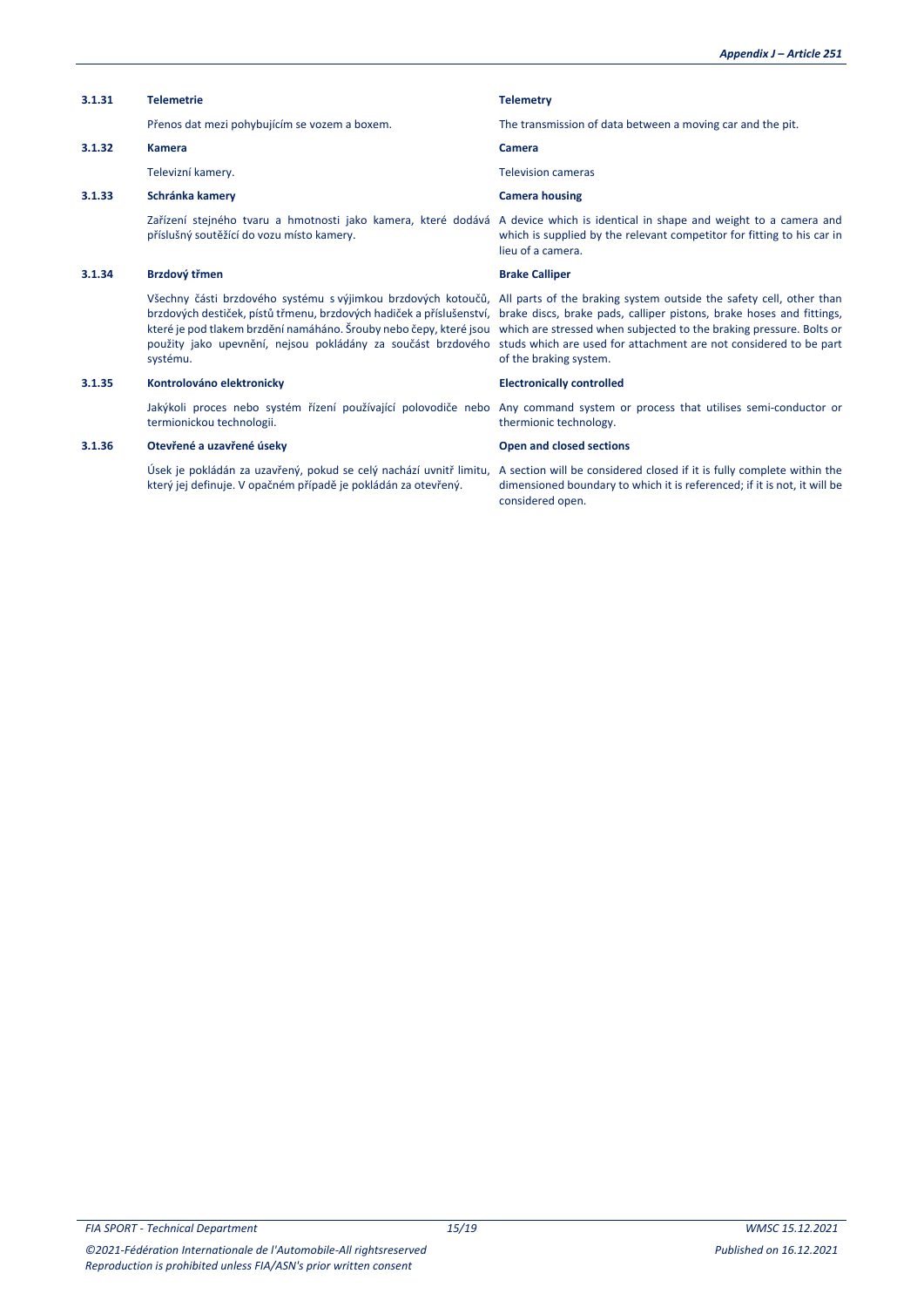| <b>ART. 4</b> | SPECIFICKE DEFINICE PRO VOZY S VODIKOVÝM POHONEM                                                                                  | <b>SPECIFIC DEFINITIONS FOR HYDROGEN VEHICLES</b>                                                                                                                                                                                                                                                                                                                                                                                                                                                                                                |
|---------------|-----------------------------------------------------------------------------------------------------------------------------------|--------------------------------------------------------------------------------------------------------------------------------------------------------------------------------------------------------------------------------------------------------------------------------------------------------------------------------------------------------------------------------------------------------------------------------------------------------------------------------------------------------------------------------------------------|
| 4.1           | Stlačený plynný vodík (CGH2)                                                                                                      | <b>Compressed GaseousHydrogen (CGH2)</b>                                                                                                                                                                                                                                                                                                                                                                                                                                                                                                         |
|               | jmenovitý provozní tlak) je skladován při okolní teplotě.                                                                         | Vodík v plynném stavu stlačený pod vysokým tlakem (až 700 barů Hydrogen in the gaseous state compressed to a high pressure (up to<br>700 bar nominals working pressure) and stored at ambient<br>temperature.                                                                                                                                                                                                                                                                                                                                    |
| 4.2           | Kapalný vodík (LH2)                                                                                                               | Liquid Hydrogen (LH <sub>2</sub> )                                                                                                                                                                                                                                                                                                                                                                                                                                                                                                               |
|               | (obecně -253 °C) a při tlaku blízkém tlaku atmosférickému.                                                                        | Vodík v kapalném stavu skladovaný při extrémně nízké teplotě Hydrogen in the liquid state stored at an extremely cold temperature<br>(typically -253°C) and near the atmospheric pressure.                                                                                                                                                                                                                                                                                                                                                       |
| 4.3           | Kryo-stlačený vodík (CcH2)                                                                                                        | Cryo-compressed Hydrogen (CcH <sub>2</sub> )                                                                                                                                                                                                                                                                                                                                                                                                                                                                                                     |
|               | vysokým tlakem (obvykle až do 350 barů) a při nízké teplotě (méně<br>než -40 °C).                                                 | Vodík v hustém stavu mezi kapalinou a plynem, skladovaný pod Hydrogen in a dense state between liquid and gas stored at high<br>pressure (typically up to 350 bar) and cold temperature (below<br>$-40^{\circ}$ C).                                                                                                                                                                                                                                                                                                                              |
| 4.4           | Systém skladování vodíku                                                                                                          | Hydrogen storage system                                                                                                                                                                                                                                                                                                                                                                                                                                                                                                                          |
|               | skladovací nádrži pod vysokým tlakem.                                                                                             | Nádrže na skladování vodíku a primární zavírací zařízení otvorů ve Hydrogen storage container(s) and primary closure devices for<br>openings into the high-pressure storage container.                                                                                                                                                                                                                                                                                                                                                           |
|               | a fyzikálních omezení vozidla.                                                                                                    | Může zahrnovat více nádrží s vodíkem podle skladovaného množství It may contain more than one hydrogen container depending on the<br>amount that needs to be stored and the physical constraints of the<br>vehicle.                                                                                                                                                                                                                                                                                                                              |
| 4.5           | Nádrž pro skladování vodíku                                                                                                       | Hydrogen storage container                                                                                                                                                                                                                                                                                                                                                                                                                                                                                                                       |
|               | vodíku.<br>kryogenních podmínek) a kryo-stlačený.                                                                                 | Součást systému skladování vodíku obsahující primární objem The component within the hydrogen storage system that stores the<br>primary volume of hydrogen.<br>Vodík je možné skladovat v plynné formě, jako kapalinu (za Hydrogen can be stored in compressed gaseous, liquid (in cryogenic<br>conditions) and cryo-compressed forms.                                                                                                                                                                                                           |
| 4.6           | Systém skladování stlačeného vodíku                                                                                               | Compressed hydrogen storage system                                                                                                                                                                                                                                                                                                                                                                                                                                                                                                               |
|               | okolí.                                                                                                                            | Systém určený pro skladování vodíkového paliva pro vozidlo na System designed to store hydrogen fuel for a hydrogen-fuelled<br>vodíkový pohon a tvořený natlakovanou nádrží, dekompresními vehicle and composed of a pressurized container, pressure relief<br>zařízeními (PRD) a jedním nebo několika uzavíracími zařízeními, která devices (PRDs) and shut-off device(s) that isolate the stored<br>izolují uskladněný vodík od zbytku systému přívodu paliva a od jeho hydrogen from the remainder of the fuel system and its<br>environment. |
| 4.7           | Systém skladování zkapalněného vodíku                                                                                             | Liquefied hydrogen storage system                                                                                                                                                                                                                                                                                                                                                                                                                                                                                                                |
|               | vodíku, dekompresním zařízením (PRD) a uzavíracím zařízením,<br>spojkami mezi výše uvedenými součástmi.                           | Systém tvořený nádrží nebo nádržemi na skladování zkapalněného System composed of the liquefied hydrogen storage container(s),<br>pressure relief devices (PRDs) and shut off device(s), a boil-off<br>odpařovacím systémem a (případně) spojovacím potrubím a system and the interconnection piping (if any) and fittings between<br>the above components.                                                                                                                                                                                      |
| 4.8           | Systém skladování kryo-stlačeného vodíku                                                                                          | Cryo-compressed hydrogen storage system                                                                                                                                                                                                                                                                                                                                                                                                                                                                                                          |
|               | kapaliny a musí odolat vnitřnímu tlaku.                                                                                           | Systém hybridního skladování mezi skladováním kapaliny a Hybrid storage system between liquid and compressed gas storage,<br>stlačeného plynu, který musí být koncipován pro umístění kryogenní which must be designed to hold a cryogenic fluid and withstand<br>internal pressure.                                                                                                                                                                                                                                                             |
| 4.9           | Dekompresní zařízení (PRD)                                                                                                        | <b>Pressure relief device (PRD)</b>                                                                                                                                                                                                                                                                                                                                                                                                                                                                                                              |
|               | selhání systému.                                                                                                                  | Zařízení, které, pokud je spuštěno za specifikovaných podmínek pro A device that, when activated under specified performance<br>fungování, nechá vodík unikat ze systému pod tlakem a brání tak conditions, is used to release hydrogen from a pressurised system<br>and thereby prevent a system failure.                                                                                                                                                                                                                                       |
| 4.10          | Tepelně aktivované dekompresní zařízení (TPRD)                                                                                    | Thermally activated pressure relief device (TPRD)                                                                                                                                                                                                                                                                                                                                                                                                                                                                                                |
|               | odvod plynného vodíku.                                                                                                            | Neuzavíratelné zařízení PRD, ovládané teplotou, které se otevře pro A non-reclosing PRD that is activated by temperature to open and<br>release hydrogen gas.                                                                                                                                                                                                                                                                                                                                                                                    |
| 4.11          | Uzavírací ventil (SOV)                                                                                                            | <b>Shut-off valve (SOV)</b>                                                                                                                                                                                                                                                                                                                                                                                                                                                                                                                      |
|               | standardně vrátit do "zavřené" polohy, když není napájen position when not connected to a power source.<br>z elektrického zdroje. | Ventil umístěný mezi skladovací nádrží a systémem přívodu paliva ve A valve between the storage container and the vehicle fuel system<br>vozidle, který je možné spustit automaticky. Tento ventil se musí that can be automatically activated, which defaults to the "closed"                                                                                                                                                                                                                                                                   |
| 4.12          | Redukční ventil                                                                                                                   | <b>Pressure regulator</b>                                                                                                                                                                                                                                                                                                                                                                                                                                                                                                                        |
|               | fungování systému palivového článku.                                                                                              | Pro systém stlačeného plynného vodíku redukční ventil(y) ve For a compressed gaseous hydrogen system, pressure regulator(s)<br>vodíkovém systému umožňující snížit tlak na vhodnou úroveň pro within the hydrogen system to reduce the pressure to the<br>appropriate level for operation of the fuel cell system.                                                                                                                                                                                                                               |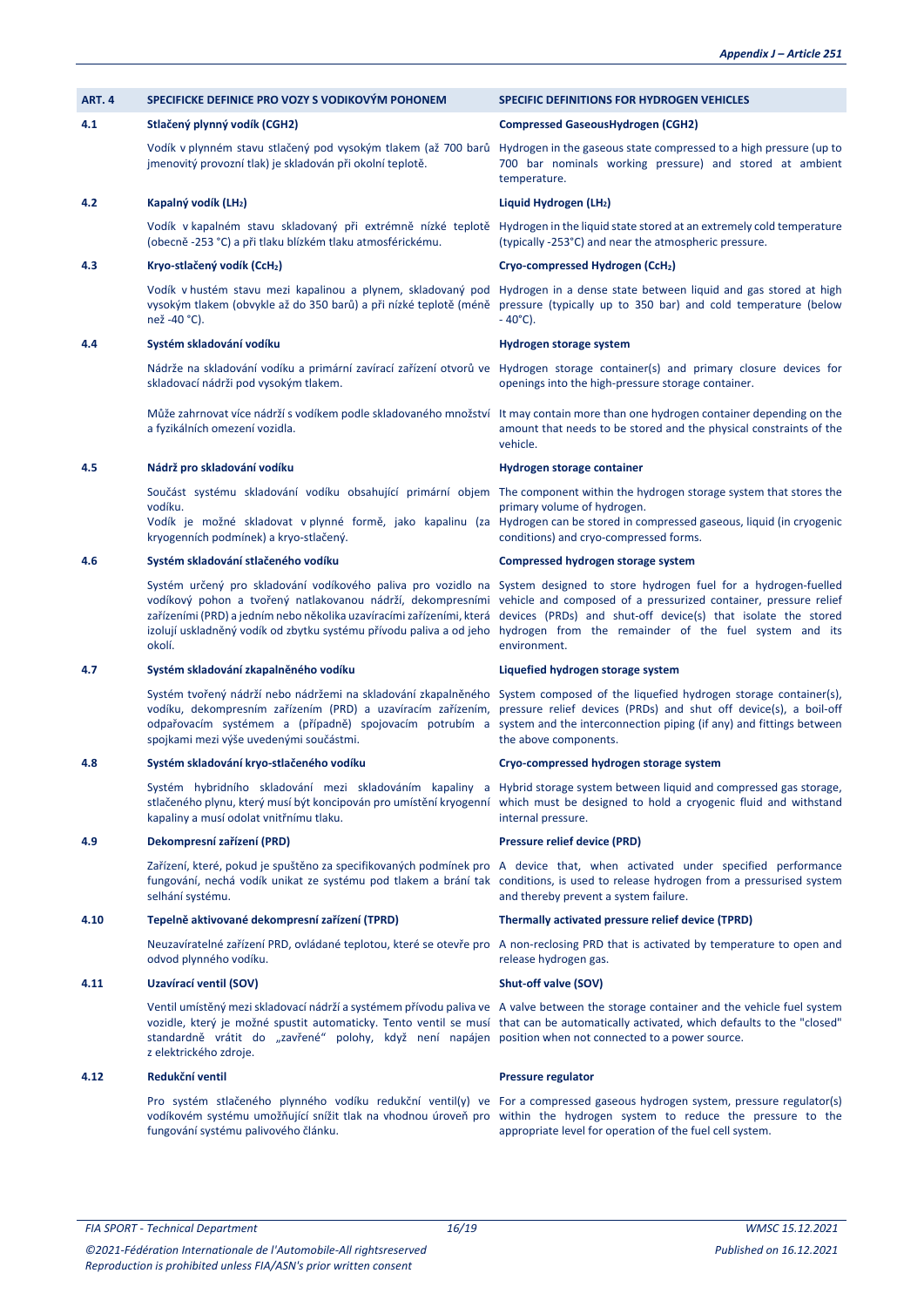# **4.13 Systém palivových článků Fuel cell system** Pohonný systém zahrnující sestavu článků, systém úpravy vzduchu, Propulsion system containing the fuel cell stack(s), air processing systém řízení průtoku paliva, systém odvodů plynů, systém tepelného řízení a systém řízení vody. Generuje elektrochemickou energii pro pohon vozidla, když je It generates power electrochemically to propel the car when zásobován vodíkem a kyslíkem (vzduch), současně generuje elektrickou energii a vodu system, fuel flow control system, exhaust system, thermal management system and water management system. supplied with hydrogen and oxygen (air), simultaneously generating electrical power and water. **4.14 Součásti pro vysokotlaký vodík (HP) High‐pressure (HP) hydrogen components**  Součásti, včetně palivových potrubí a spojek, obsahující vodík pod Components including fuel lines and fittings containing hydrogen at nominálním provozním tlakem vyšším než 3,0 MPa. a nominal working pressure greater than 3.0 MPa. **4.15 Součásti pro střednětlaký vodík (MP) Medium‐pressure (MP) hydrogen components**  Součásti, včetně palivových potrubí a spojek, obsahující vodík pod Components including fuel lines and fittings containing hydrogen at nominálním provozním tlakem vyšším než 0,45 MPa a nižším nebo a nominal working pressure greater than 0.45 MPa and up to and rovným 3,0 MPa. including 3.0 MPa. **4.16 Součásti pro nízkotlaký vodík (LP) Low‐pressure (LP) hydrogen components**  Součásti, včetně palivových potrubí a spojek, obsahující vodík pod Components including fuel lines and fittings containing hydrogen at nominálním provozním tlakem nižším než 0,45 MPa. a nominal working pressure up to and including 0.45 MPa. **4.17 Systém přívodu vodíku Hydrogen fuelling system**  Systém tvořený plnicí koncovkou, která obsahuje zpětnou klapku A system composed of the fuel receptable which contains a check bránící úniku vodíku mimo vozidlo, když je plnicí tryska odpojená. valve that prevents leakage of hydrogen out of the vehicle when the fuelling nozzle is disconnected. **4.18 Plnicí koncovka Fuelling receptacle**  Příslušenství, jehož prostřednictvím je plnicí tryska stanice připojena Equipment to which a fuelling station nozzle attaches to the vehicle k vozidlu a přes které je vodík dopravován do vozidla. and through which hydrogen is transferred to the vehicle. **4.19 Zpětný ventil Check‐valve** Ventil, který brání odtékání vodíku v přívodním palivovém potrubí Non-return valve that prevents reverse flow in the vehicle refuelling vozidla směrem vzhůru. line. **4.20 Potrubní systémy, spojky, těsnění a pomocná zařízení pro vodík Hydrogen piping systems, fittings, joints and auxiliaries**  Spojovací potrubí, spojky, těsnění a pomocná zařízení mezi součástmi vodíkového systému navržené (např. vhodná tloušťka trubek, podpůrný systém) pro zachování stanovených podmínek thickness, support system) for the condition of temperature and teploty a tlaku během provozu. Interconnection piping, fittings, joints and auxiliaries between the hydrogen system components designed (e.g. adequate pipe pressure expected during service. **4.21 Přetlakový ventil (SRV) Safety relief valve (SRV)** Zařízení, které se otevírá a zavírá při předem stanovených hodnotách A device that opens/closes at pre‐set pressure levels. tlaku. **4.22 Maximální přípustný provozní tlak (PSMA) Maximum Allowable Working Pressure (MAWP)**  Nejvyšší manometrický tlak, při kterém smí nádrž pod tlakem nebo The highest gauge pressure to which a pressure container or storage skladovací systém fungovat za normálních provozních podmínek. system is permitted to operate under normal operating conditions. **4.23 Nominální provozní tlak (PSN) Nominal Working Pressure (NWP)**  Manometrický tlak, který charakterizuje typické provozní podmínky The gauge pressure that characterizes typical operation of a system. systému. Pro nádrže se stlačeným plynným vodíkem je nominální For compressed gaseous hydrogen (CGH2) containers, the nominal provozní tlak stabilizovaný tlak stlačeného plynu ve zcela naplněné nádrži nebo skladovacím systému při jednotné teplotě 15 fuelled storage system at a uniform temperature of 15°C. °C. working pressure is the settled pressure of compressed gas in fully **4.24 Maximální plnicí tlak (PMR) Maximum Fuelling Pressure (MFP)**  Maximální tlak působící na stlačený systém během plnění. The maximum pressure applied to a compressed system during fuelling. **4.25 Dolní mez hořlavosti (LII) Lower Flammability Limit (LFL)**  Minimální koncentrace paliva, při které se plynná směs vodíku stává Lowest concentration of fuel at which gaseous hydrogen mixture hořlavou za normální teploty a tlaku. Dolní mez hořlavosti plynného vodíku ve vzduchu činí 4 % (procenta) v objemu. becomes flammable at normal temperature and pressure. The lower flammability limit for hydrogen gas in air is 4% (per cent) by volume. **4.26 Bod varu Books and** *Bottle Books and Boiling Point* **<b>Boiling Point**

Teplota, při které se musí vodík ochladit, aby dosáhl kapalného stavu The temperature to which hydrogen must be cooled down to reach při tlaku 1 atmosféry. Bod varu vodíku je ‐252,78 °C. its liquid state at 1 atm. The boiling point of hydrogen is ‐252.78°C.

*©2021‐Fédération Internationale de l'Automobile‐All rightsreserved Reproduction is prohibited unless FIA/ASN's prior written consent*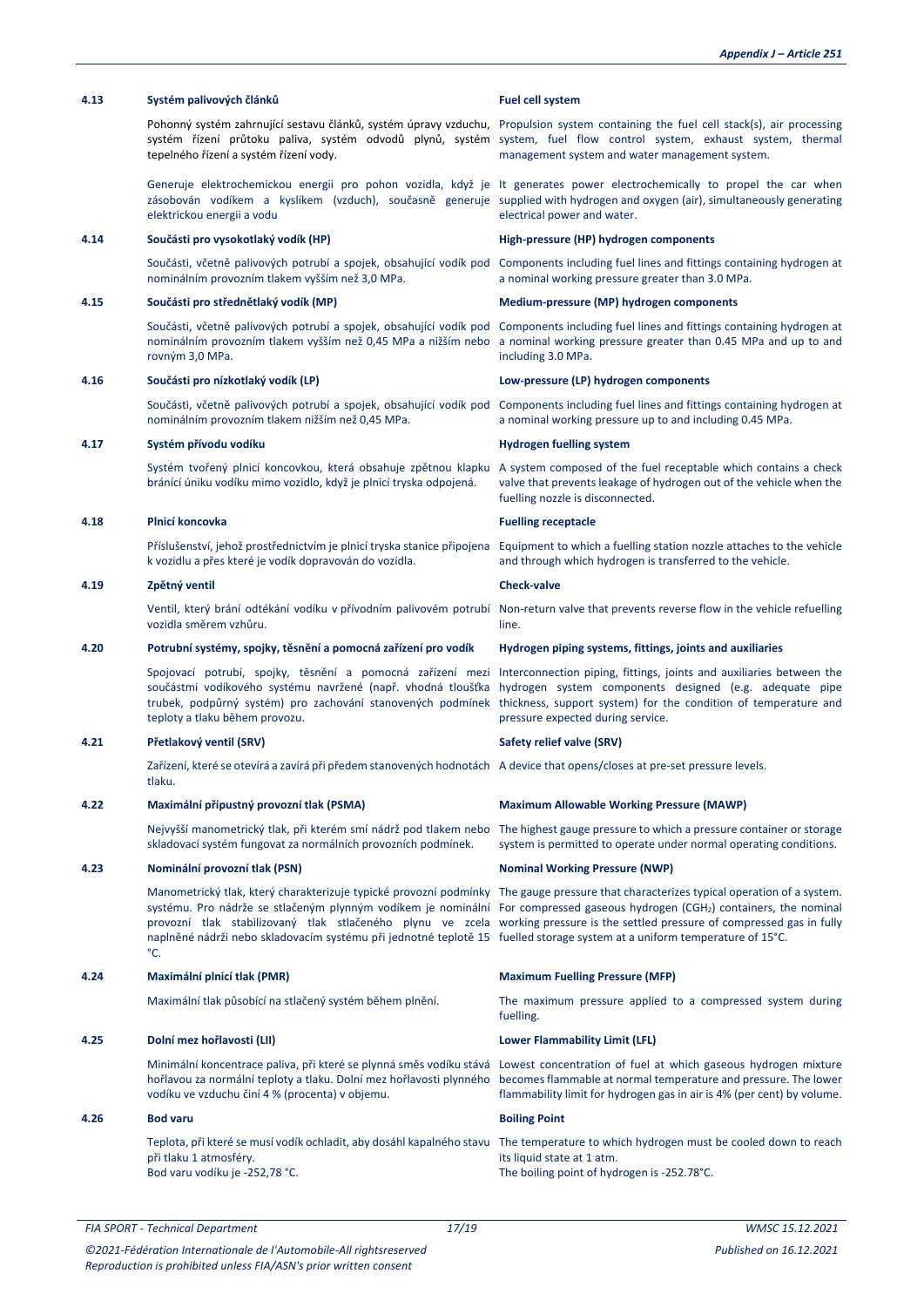| 4.27 | Nebezpečí                                                                                                                                                                                                                                                                                             | Hazard                                                                                                                                                                                                                                                                                                                                                                                        |
|------|-------------------------------------------------------------------------------------------------------------------------------------------------------------------------------------------------------------------------------------------------------------------------------------------------------|-----------------------------------------------------------------------------------------------------------------------------------------------------------------------------------------------------------------------------------------------------------------------------------------------------------------------------------------------------------------------------------------------|
|      | Zdroj potenciální újmy.                                                                                                                                                                                                                                                                               | Source of potential harm.                                                                                                                                                                                                                                                                                                                                                                     |
| 4.28 | Křehnutí vodíkem                                                                                                                                                                                                                                                                                      | <b>Hydrogen Embrittlement</b>                                                                                                                                                                                                                                                                                                                                                                 |
|      | kovových a nekovových materiálů.                                                                                                                                                                                                                                                                      | Schopnost vodíku vyvolat značné zhoršení mechanických vlastností The ability of hydrogen to cause significant deterioration in the<br>mechanical properties of metallic and non-metallic materials.                                                                                                                                                                                           |
|      | ztráty pevnosti v tahu, vodivosti a odolnosti proti roztržení.                                                                                                                                                                                                                                        | Jedná se o dlouhodobý účinek, k němuž dochází při trvalém It is a long-term effect and is caused by continued use of a hydrogen<br>používání vodíkového systému, které vyvolává trhliny a/nebo značné system, leading to cracking and/or significant losses in tensile<br>strength, ductility and fracture toughness.                                                                         |
|      | To pak může způsobit předčasné selhání nosných dílů.                                                                                                                                                                                                                                                  | This can in turn result in premature failure of load-carrying<br>components.                                                                                                                                                                                                                                                                                                                  |
| 4.29 | Úniky vodíku                                                                                                                                                                                                                                                                                          | <b>Hydrogen Leaks</b>                                                                                                                                                                                                                                                                                                                                                                         |
|      | <u>Existují čtyři různé typy úniků:</u>                                                                                                                                                                                                                                                               | There are four different types of leaks:                                                                                                                                                                                                                                                                                                                                                      |
|      | s malou velikostí molekul H2.                                                                                                                                                                                                                                                                         | Unik prostupem, přenáší vodík průnikem přes materiály, je spojený Permeation leak, transfer of hydrogen by permeation through<br>materials, inherent to the small size of H <sub>2</sub> molecules.                                                                                                                                                                                           |
|      | způsobeného stárnutím součástí, chybami při údržbě atd.                                                                                                                                                                                                                                               | Drobný únik, únik, k němuž dochází při nízkém tlaku z malého otvoru Small leak, leak occurring at low pressure from small orifice caused<br>by ageing of components, errors in maintenance operations, etc.                                                                                                                                                                                   |
|      | nízkém tlaku z velkého otvoru.                                                                                                                                                                                                                                                                        | Střední únik, únik při vysokém tlaku zmalého otvoru nebo při Medium leak, leak at high pressure from small orifice or low<br>pressure from large orifice.                                                                                                                                                                                                                                     |
|      | nebo selhání jedné či několika součástí, jako je roztržení trubky<br>atd.                                                                                                                                                                                                                             | Velký únik je výsledkem poruchy fungování systému (TPRD, PRV) Major leak, resulting from system (TPRD, PRV) disfunction or<br>component failure such as pipe rupture etc.                                                                                                                                                                                                                     |
|      | Průtok úniků ve velké míře závisí na tlaku v nádrži, která uniká.<br>Vyšší tlak vede k vyššímu průtoku.<br>Úniky kapalného vodíku se velice rychle vypařují, protože bod varu<br>kapalného vodíku je mimořádně nízký (-252,78 °C).<br>Průtok kapaliny se tedy rychle změní na průtok plynného vodíku. | Leak flowrate is highly dependent on pressure in the leaking vessel.<br>High pressure leads to the highest flowrate.<br>Liquid hydrogen leaks evaporate very quickly since the boiling point<br>of liquid hydrogen is extremely low (-252.78°C).<br>Liquid flowrate is thus quickly converted to gaseous hydrogen<br>flowrate.                                                                |
|      |                                                                                                                                                                                                                                                                                                       |                                                                                                                                                                                                                                                                                                                                                                                               |
| 4.30 | Rozptýlení vodíku                                                                                                                                                                                                                                                                                     | <b>Hydrogen Dispersion</b>                                                                                                                                                                                                                                                                                                                                                                    |
|      | Smíchání a postupná přeprava vodíku ve vzduchu.<br>Vodík je velice lehký plyn, mraky vodíku se vznášejí a rychle stoupají<br>v okolním vzduchu.                                                                                                                                                       | The progressive mixing and transport of hydrogen in air.<br>Hydrogen being a very light gas, hydrogen clouds are buoyant and<br>rise quickly in ambient air.                                                                                                                                                                                                                                  |
| 4.31 | Koncentrace vodíku                                                                                                                                                                                                                                                                                    | <b>Hydrogen concentration</b>                                                                                                                                                                                                                                                                                                                                                                 |
|      | (ekvivalent dílčího objemu plynného vodíku).                                                                                                                                                                                                                                                          | Procento molů (nebo molekul) vodíku ve směsi vodíku a vzduchu Percentage of the hydrogen moles (or molecules) within the mixture<br>of hydrogen and air (equivalent to the partial volume of hydrogen<br>gas).                                                                                                                                                                                |
| 4.32 | Tvorba hořlavých mraků                                                                                                                                                                                                                                                                                | <b>Flammable cloud formation</b>                                                                                                                                                                                                                                                                                                                                                              |
|      | vodík-vzduch s koncentrací vyšší než LFL.                                                                                                                                                                                                                                                             | Směs vodíku ve vzduchu rozptylem tak, že se vytvoří mrak směsi The mixing of hydrogen in air by dispersion so that a cloud of<br>hydrogen-air mixture at a concentration above the LFL is formed.                                                                                                                                                                                             |
| 4.33 | Selhání skladování vodíku                                                                                                                                                                                                                                                                             | <b>Hydrogen Storage Failure</b>                                                                                                                                                                                                                                                                                                                                                               |
|      | selháním dekompresního systému.                                                                                                                                                                                                                                                                       | Selhání systému skladování vodíku může být vyvoláno selháním Hydrogen storage system failure may be started by material failure,<br>materiálu, nadměrným tlakem způsobeným únikem tepla nebo excessive pressure caused by heat leak, or failure of the pressure-<br>relief system.                                                                                                            |
|      | výbuchy.                                                                                                                                                                                                                                                                                              | Pokles CGH2 nebo LH2 může způsobit vznícení, vyvolat požáry a The release of CGH2 or LH2 may result in ignition, causing fires and<br>explosions.                                                                                                                                                                                                                                             |
|      | skladování kvůli pohybu vodíkového mraku.                                                                                                                                                                                                                                                             | Skody mohou zasáhnout mnohem větší zóny, než jsou místa Damagemayextendoverconsiderablywiderareasthanthestorage<br>locations because of hydrogen cloud movement.                                                                                                                                                                                                                              |
| 4.34 | Roztržení nebo "prasknutí" nádrže na skladování vodíku                                                                                                                                                                                                                                                | <b>Hydrogen Storage Rupture or "Burst"</b>                                                                                                                                                                                                                                                                                                                                                    |
|      | silou vnitřního tlaku.<br>požáru nebo přetlaku, například při plnění.                                                                                                                                                                                                                                 | Náhlé a prudké roztržení nádrže na skladování vodíku způsobené Sudden and violent rupture of the hydrogen storage tank due to the<br>force of internal pressure.<br>Prasknutí může spustit náraz, poškození obalu nádrže v důsledku A burst can be initiated by an impact, a degradation of the tank<br>envelope under the effects of a fire or overpressure, e.g. during<br>filling process. |
| 4.35 | Kolize během přepravy                                                                                                                                                                                                                                                                                 | <b>Collision during transportation</b>                                                                                                                                                                                                                                                                                                                                                        |

 Škody způsobené na systému pro přepravu vodíku (silnice, železnice, vzduch a voda) mohou vést k vylití a únikům způsobujícím požáry a výbuchy.

*FIA SPORT ‐ Technical Department 18/19 WMSC 15.12.2021* 

explosions.

water) can cause spills and leaks that may result in fires and

*©2021‐Fédération Internationale de l'Automobile‐All rightsreserved Reproduction is prohibited unless FIA/ASN's prior written consent*